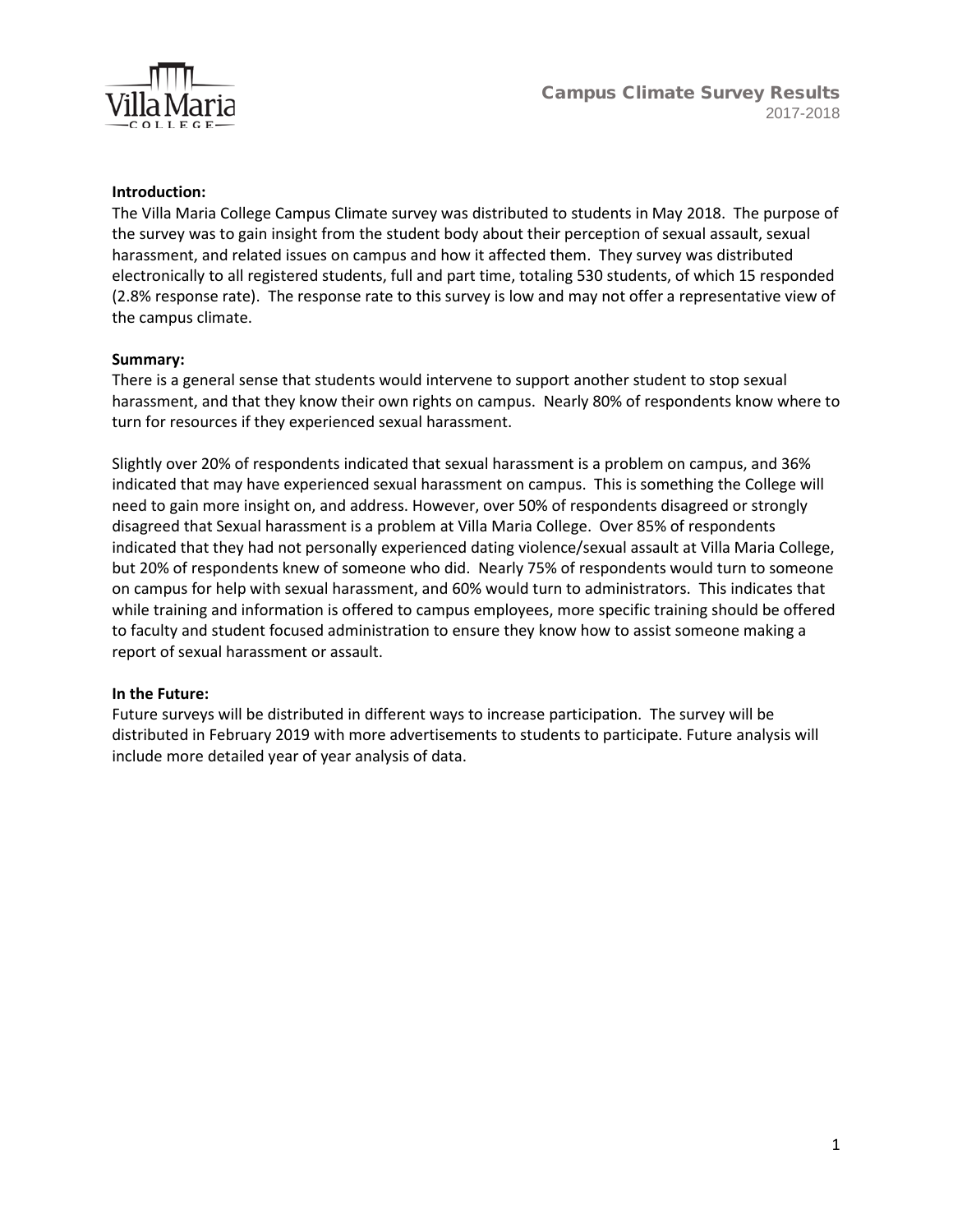

# Demographics:

# Gender (15 Responses)

| <b>ANSWER OPTIONS</b> | <b>RESPONSE PERCENTAGE</b> | <b>RESPONSE COUNT</b> |
|-----------------------|----------------------------|-----------------------|
| Male                  | 20%                        | 3                     |
| Female                | 60%                        | 9                     |
| Transgender           | 0%                         | 0                     |
| Prefer Not to Say     | 20%                        | 3                     |

# Ethnicity (15 Responses)

| <b>ANSWER OPTIONS</b>  | <b>RESPONSE PERCENTAGE</b> | <b>RESPONSE COUNT</b> |
|------------------------|----------------------------|-----------------------|
| Hispanic or Latino     | 6.67%                      | 1                     |
| Not Hispanic or Latino | 66.67%                     | 10                    |
| Prefer Not to Say      | 26.67%                     | $\overline{4}$        |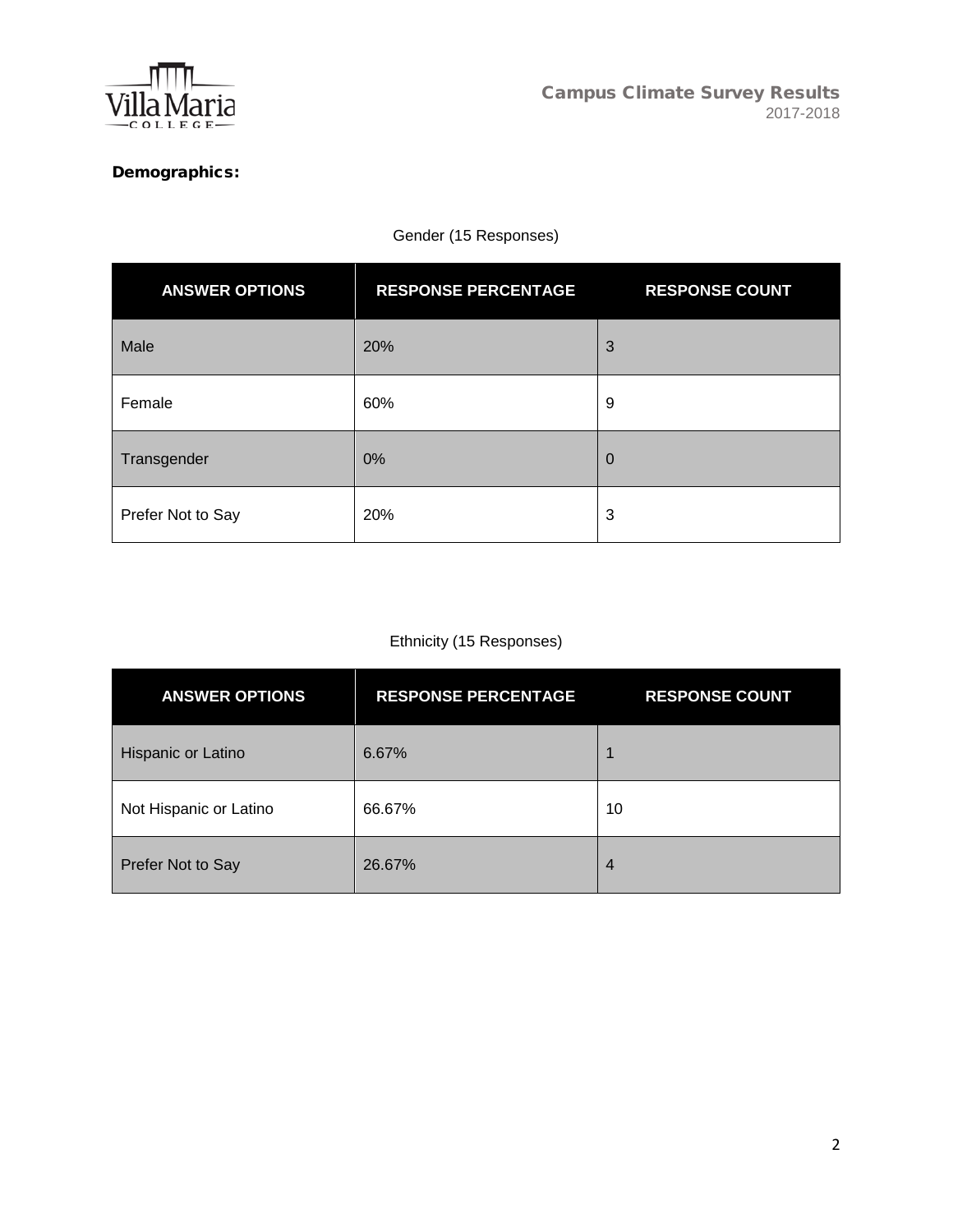

# Race (14 Responses)

| <b>ANSWER OPTIONS</b>                        | <b>RESPONSE PERCENTAGE</b> | <b>RESPONSE COUNT</b> |
|----------------------------------------------|----------------------------|-----------------------|
| American Indian or<br><b>Alaska Native</b>   | 0.00%                      | $\overline{0}$        |
| Asian                                        | 7.14%                      | 1                     |
| <b>Black or African American</b>             | 21.43%                     | 3                     |
| Native Hawaiian or Other<br>Pacific Islander | 0.00%                      | 0                     |
| White                                        | 50.00%                     | $\overline{7}$        |
| <b>Biracial or Multiracial</b>               | 7.14%                      | 1                     |
| Other                                        | 0.00%                      | 0                     |
| Prefer Not to Say                            | 14.29%                     | $\overline{2}$        |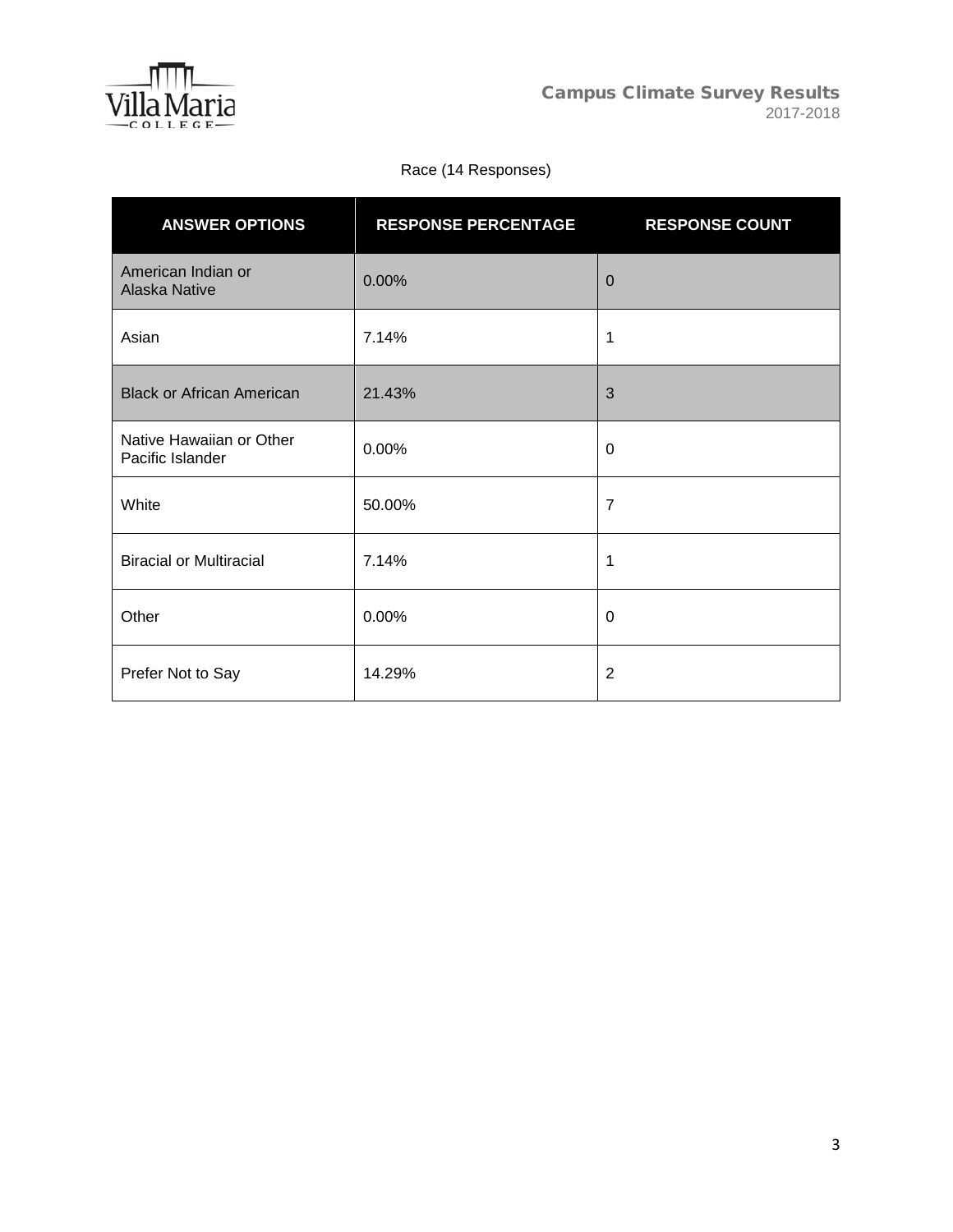

# Class Year (15 Responses)

| <b>ANSWER OPTIONS</b> | <b>RESPONSE PERCENTAGE</b> | <b>RESPONSE COUNT</b> |
|-----------------------|----------------------------|-----------------------|
| <b>First Year</b>     | 26.67%                     | $\overline{4}$        |
| Sophomore             | 20.00%                     | 3                     |
| Junior                | 20.00%                     | 3                     |
| Senior                | 13.33%                     | $\overline{2}$        |
| Prefer Not to Say     | 20.00%                     | 3                     |

# Sexual Orientation (15 Responses)

| <b>ANSWER OPTIONS</b>                          | <b>RESPONSE PERCENTAGE</b> | <b>RESPONSE COUNT</b> |
|------------------------------------------------|----------------------------|-----------------------|
| <b>Bisexual</b>                                | 26.67%                     | $\overline{4}$        |
| Homosexual                                     | 20.00%                     | 0                     |
| Heterosexual                                   | 46.67%                     | $\overline{7}$        |
| Questioning                                    | 0.00%                      | 0                     |
| None of these terms describe<br>my orientation | 13.33%                     | 2                     |
| Prefer Not to Say                              | 13.33%                     | 2                     |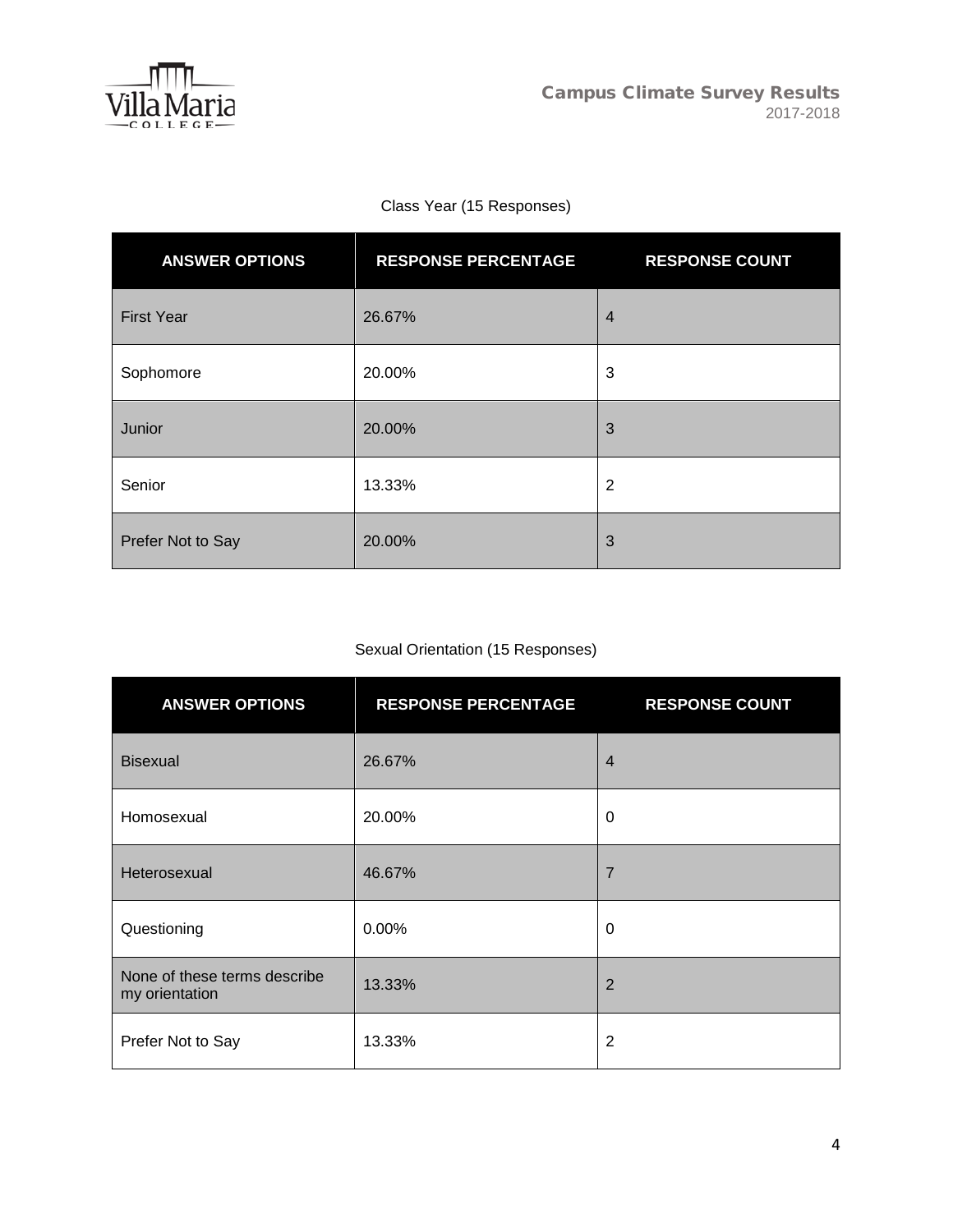

## Campus Climate:

#### *Q1: Please indicate the extent to which you agree with the following statements regarding the campus environment:*

I would know how to intervene if I saw someone getting sexually harassed (15 Responses)

| <b>ANSWER OPTIONS</b>     | <b>RESPONSE PERCENTAGE</b> | <b>RESPONSE COUNT</b> |
|---------------------------|----------------------------|-----------------------|
| <b>Strongly Agree</b>     | 46.67%                     | $\overline{7}$        |
| Agree                     | 33.33%                     | 5                     |
| Neither Agree or Disagree | 6.67%                      | $\mathbf{1}$          |
| <b>Disagree</b>           | 6.67%                      | 1                     |
| <b>Strongly Disagree</b>  | 6.67%                      | 1                     |
| Not Applicable            | 0.00%                      | $\mathbf 0$           |
| Prefer Not to Say         | 0.00%                      | 0                     |

I would know how to intervene if I saw someone in an unhealthy relationship (15 Responses)

| <b>ANSWER OPTIONS</b>     | <b>RESPONSE PERCENTAGE</b> | <b>RESPONSE COUNT</b> |
|---------------------------|----------------------------|-----------------------|
| <b>Strongly Agree</b>     | 33.33%                     | 5                     |
| Agree                     | 40.00%                     | 6                     |
| Neither Agree or Disagree | 20.00%                     | 3                     |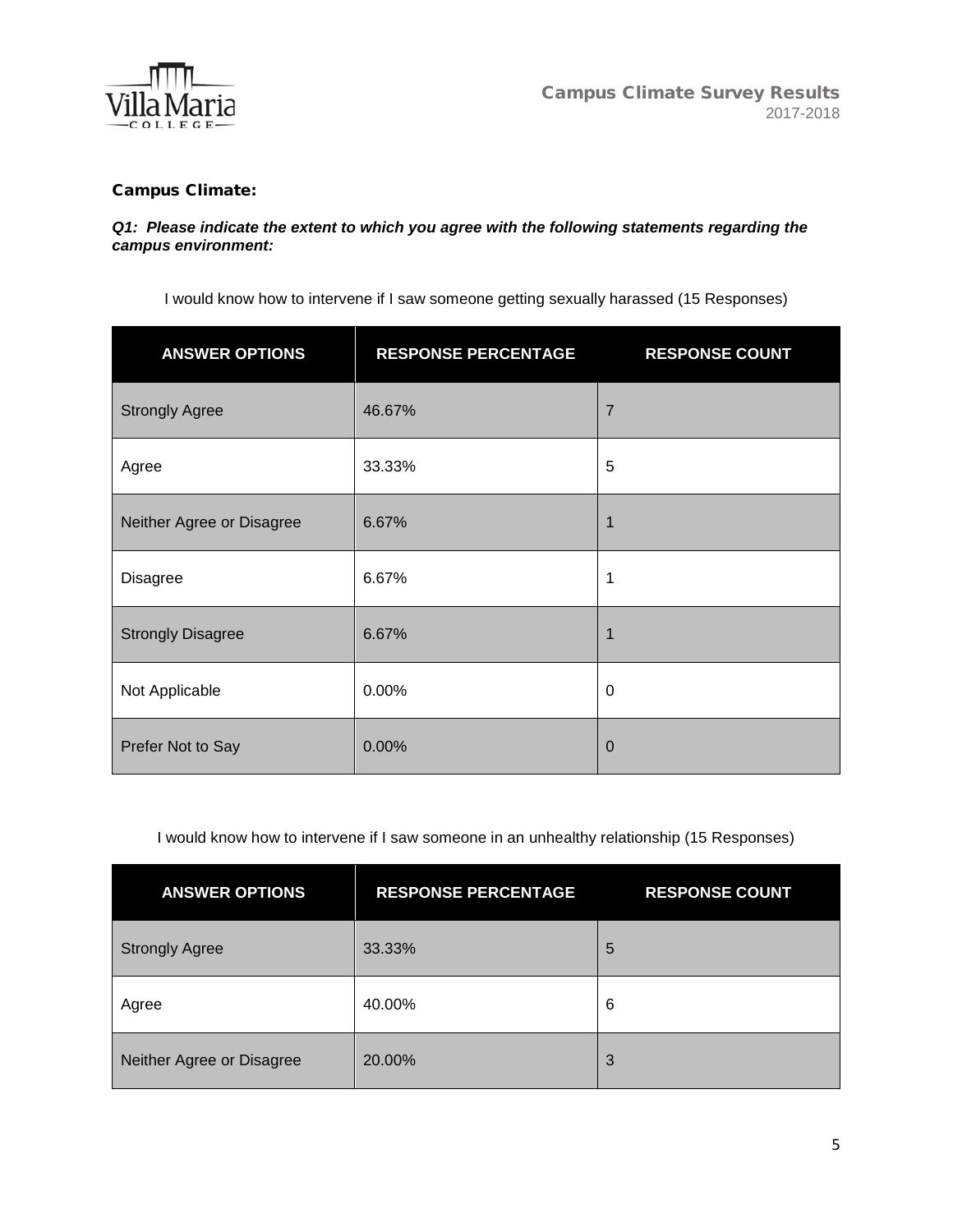

| Disagree                 | 6.67% | 1           |
|--------------------------|-------|-------------|
| <b>Strongly Disagree</b> | 0.00% | $\mathbf 0$ |
| Not Applicable           | 0.00% | 0           |
| Prefer Not to Say        | 0.00% | $\mathbf 0$ |

# I know where to turn for resources if I were to experience sexual harassment (15 Responses)

| <b>ANSWER OPTIONS</b>     | <b>RESPONSE PERCENTAGE</b> | <b>RESPONSE COUNT</b> |
|---------------------------|----------------------------|-----------------------|
| <b>Strongly Agree</b>     | 33.33%                     | 5                     |
| Agree                     | 46.67%                     | $\overline{7}$        |
| Neither Agree or Disagree | 6.67%                      | 1                     |
| <b>Disagree</b>           | 6.67%                      | 1                     |
| <b>Strongly Disagree</b>  | 6.67%                      | 1                     |
| Not Applicable            | 0.00%                      | $\mathbf 0$           |
| Prefer Not to Say         | 0.00%                      | $\mathbf 0$           |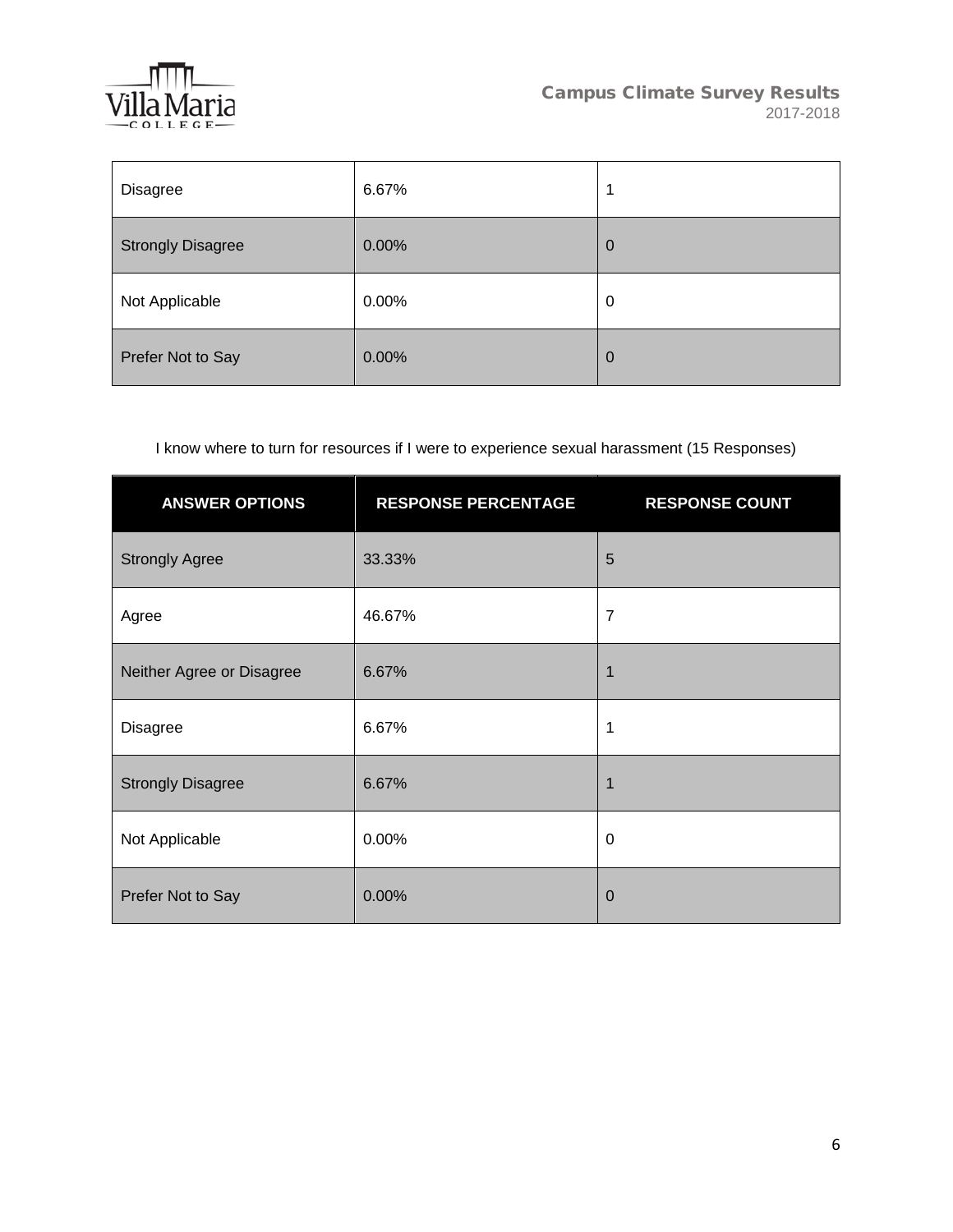

I know where to turn for resources if I were to experience sexual assault/dating violence (15 Responses)

| <b>ANSWER OPTIONS</b>     | <b>RESPONSE PERCENTAGE</b> | <b>RESPONSE COUNT</b> |
|---------------------------|----------------------------|-----------------------|
| <b>Strongly Agree</b>     | 33.33%                     | 5                     |
| Agree                     | 40.00%                     | 6                     |
| Neither Agree or Disagree | 6.67%                      | 1                     |
| <b>Disagree</b>           | 13.33%                     | $\overline{2}$        |
| <b>Strongly Disagree</b>  | 6.67%                      | 1                     |
| Not Applicable            | 0.00%                      | 0                     |
| Prefer Not to Say         | 0.00%                      | $\mathbf 0$           |

I understand my rights as a student if I were to experience sexual assault/dating violence (15 Responses)

| <b>ANSWER OPTIONS</b>     | <b>RESPONSE PERCENTAGE</b> | <b>RESPONSE COUNT</b> |
|---------------------------|----------------------------|-----------------------|
| <b>Strongly Agree</b>     | 40.00%                     | $6\phantom{1}6$       |
| Agree                     | 26.67%                     | 4                     |
| Neither Agree or Disagree | 6.67%                      |                       |
| <b>Disagree</b>           | 13.33%                     | $\overline{2}$        |
| <b>Strongly Disagree</b>  | 6.67%                      | 1                     |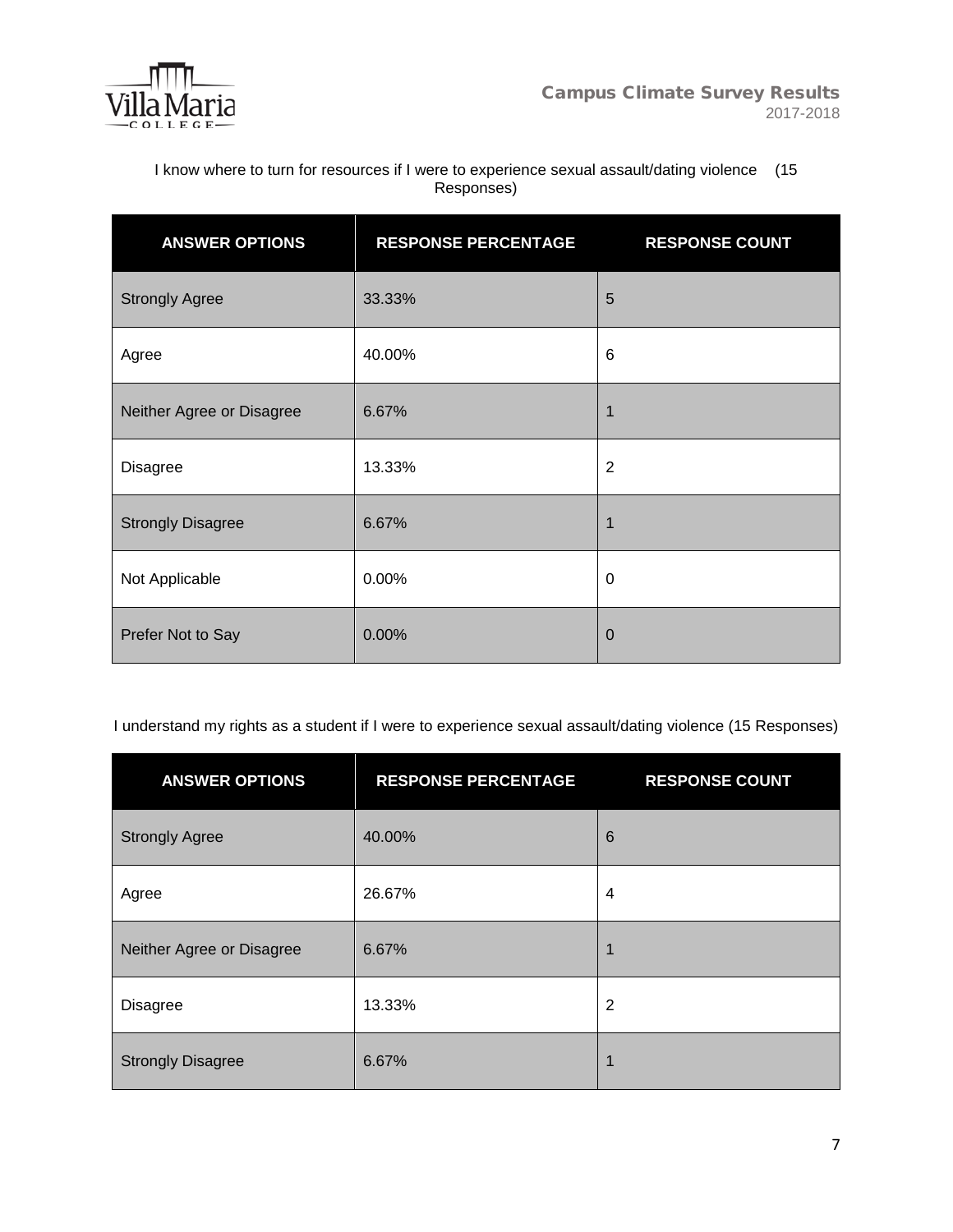

| Not Applicable    | 6.67% |   |
|-------------------|-------|---|
| Prefer Not to Say | 0.00% | v |

I understand my rights as a student if I were to experience sexual harassment (15 Responses)

| <b>ANSWER OPTIONS</b>     | <b>RESPONSE PERCENTAGE</b> | <b>RESPONSE COUNT</b> |
|---------------------------|----------------------------|-----------------------|
| <b>Strongly Agree</b>     | 40.00%                     | $6\phantom{1}6$       |
| Agree                     | 26.67%                     | $\overline{4}$        |
| Neither Agree or Disagree | 6.67%                      |                       |
| <b>Disagree</b>           | 6.67%                      | 1                     |
| <b>Strongly Disagree</b>  | 13.33%                     | $\overline{2}$        |
| Not Applicable            | 6.67%                      | 1                     |
| Prefer Not to Say         | 0.00%                      | $\Omega$              |

I have confidence that if I reported a negative experience on campus, it would be handled effectively (15 Responses)

| <b>ANSWER OPTIONS</b> | <b>RESPONSE PERCENTAGE</b> | <b>RESPONSE COUNT</b> |
|-----------------------|----------------------------|-----------------------|
| <b>Strongly Agree</b> | 20.00%                     | 3                     |
| Agree                 | 46.67%                     |                       |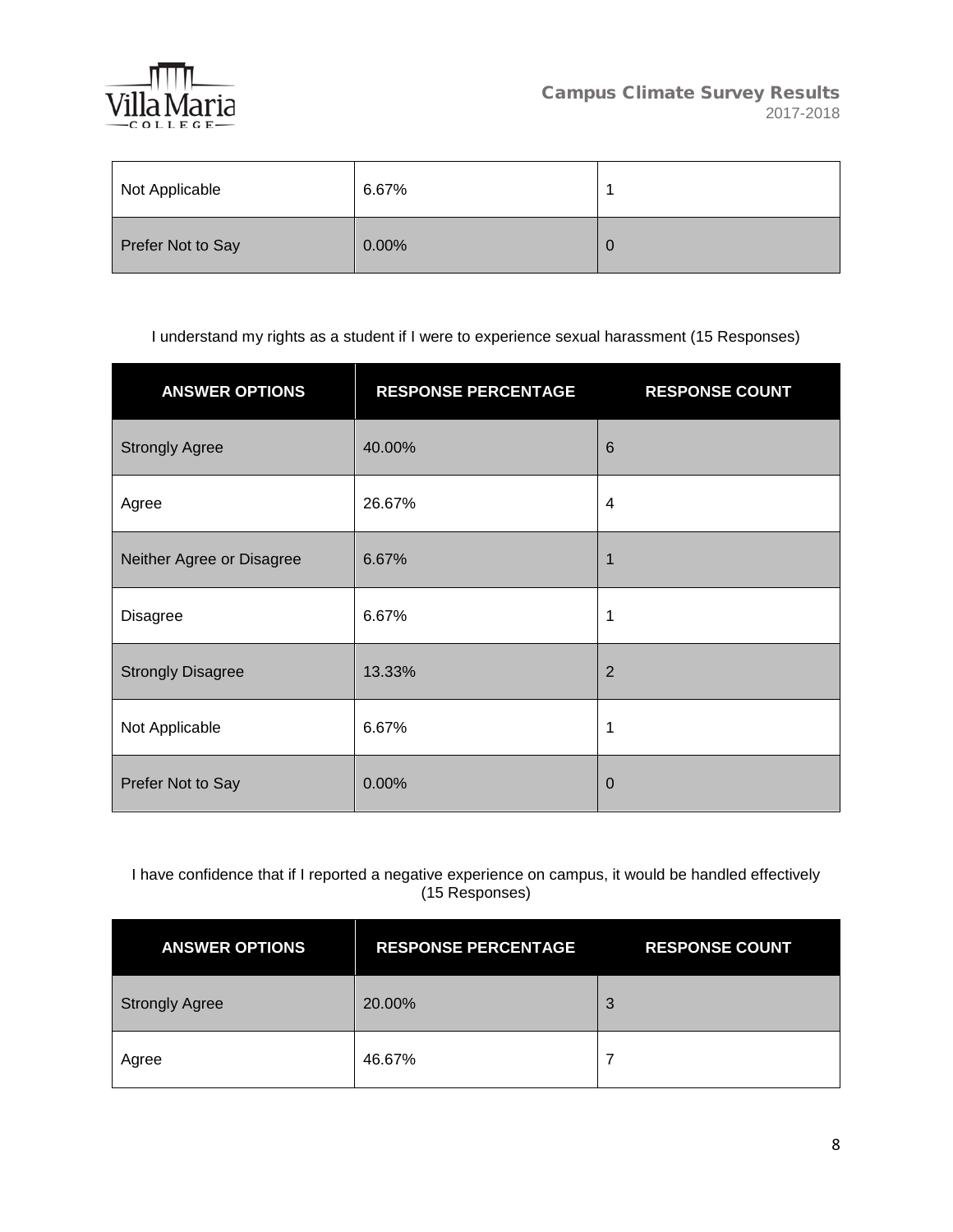

| Neither Agree or Disagree | 13.33% | $\overline{2}$ |
|---------------------------|--------|----------------|
| <b>Disagree</b>           | 0.00%  | 0              |
| <b>Strongly Disagree</b>  | 20.00% | 3              |
| Not Applicable            | 0.00%  | 0              |
| Prefer Not to Say         | 0.00%  | $\overline{0}$ |

*Q2: The purpose of this question is to get a sense for your experience with sexual harassment on campus. Sexual harassment includes, but is not limited to, unwanted sexual advances, requests for sexual favors, insulting or degrading sexual remarks or jokes, and/or other unwanted contact of a sexual nature. Please indicate the extent to which you agree with the following questions:*

Sexual harassment is a problem at Villa Maria College (14 Responses)

| <b>ANSWER OPTIONS</b>     | <b>RESPONSE PERCENTAGE</b> | <b>RESPONSE COUNT</b> |
|---------------------------|----------------------------|-----------------------|
| <b>Strongly Agree</b>     | 21.43%                     | 3                     |
| Agree                     | 0.00%                      | 0                     |
| Neither Agree or Disagree | 21.43%                     | 3                     |
| <b>Disagree</b>           | 21.43%                     | 3                     |
| <b>Strongly Disagree</b>  | 35.71%                     | 5                     |
| Prefer Not to Say         | 0.00%                      | 0                     |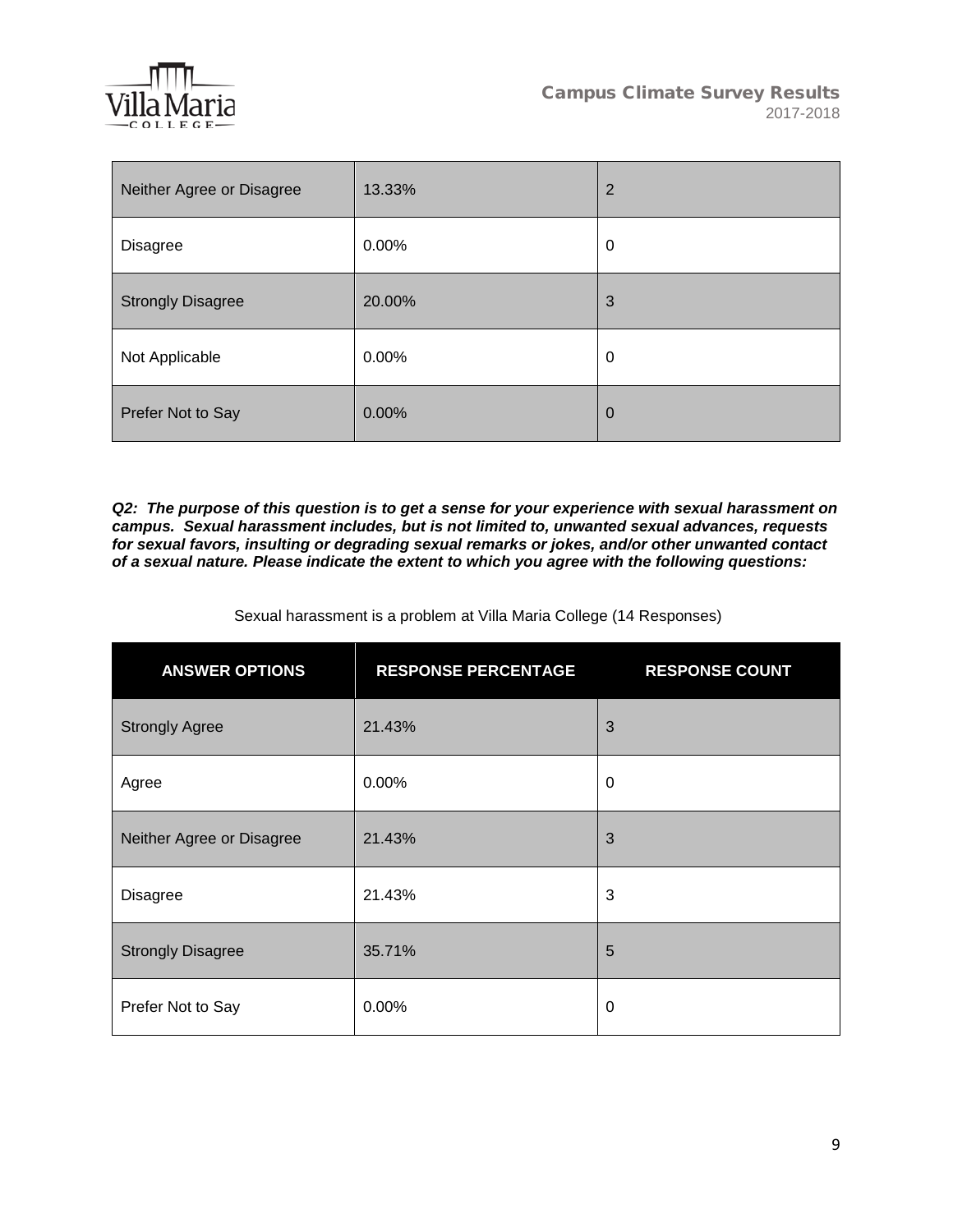

| <b>ANSWER OPTIONS</b>     | <b>RESPONSE PERCENTAGE</b> | <b>RESPONSE COUNT</b> |
|---------------------------|----------------------------|-----------------------|
| <b>Strongly Agree</b>     | 14.29%                     | $\overline{2}$        |
| Agree                     | 21.43%                     | 3                     |
| Neither Agree or Disagree | 0.00%                      | $\Omega$              |
| <b>Disagree</b>           | 14.29%                     | $\overline{2}$        |
| <b>Strongly Disagree</b>  | 42.86%                     | $6\phantom{1}6$       |
| Prefer Not to Say         | 7.14%                      | 1                     |

# I have personally experienced sexual harassment on campus (14 Responses)

I personally know someone who has experienced sexual harassment on campus (14 Responses)

| <b>ANSWER OPTIONS</b>     | <b>RESPONSE PERCENTAGE</b> | <b>RESPONSE COUNT</b> |
|---------------------------|----------------------------|-----------------------|
| <b>Strongly Agree</b>     | 21.43%                     | 3                     |
| Agree                     | 14.29%                     | $\overline{2}$        |
| Neither Agree or Disagree | 0.00%                      | $\mathbf 0$           |
| <b>Disagree</b>           | 14.29%                     | $\overline{2}$        |
| <b>Strongly Disagree</b>  | 50.00%                     | 7                     |
| Prefer Not to Say         | 0.00%                      | 0                     |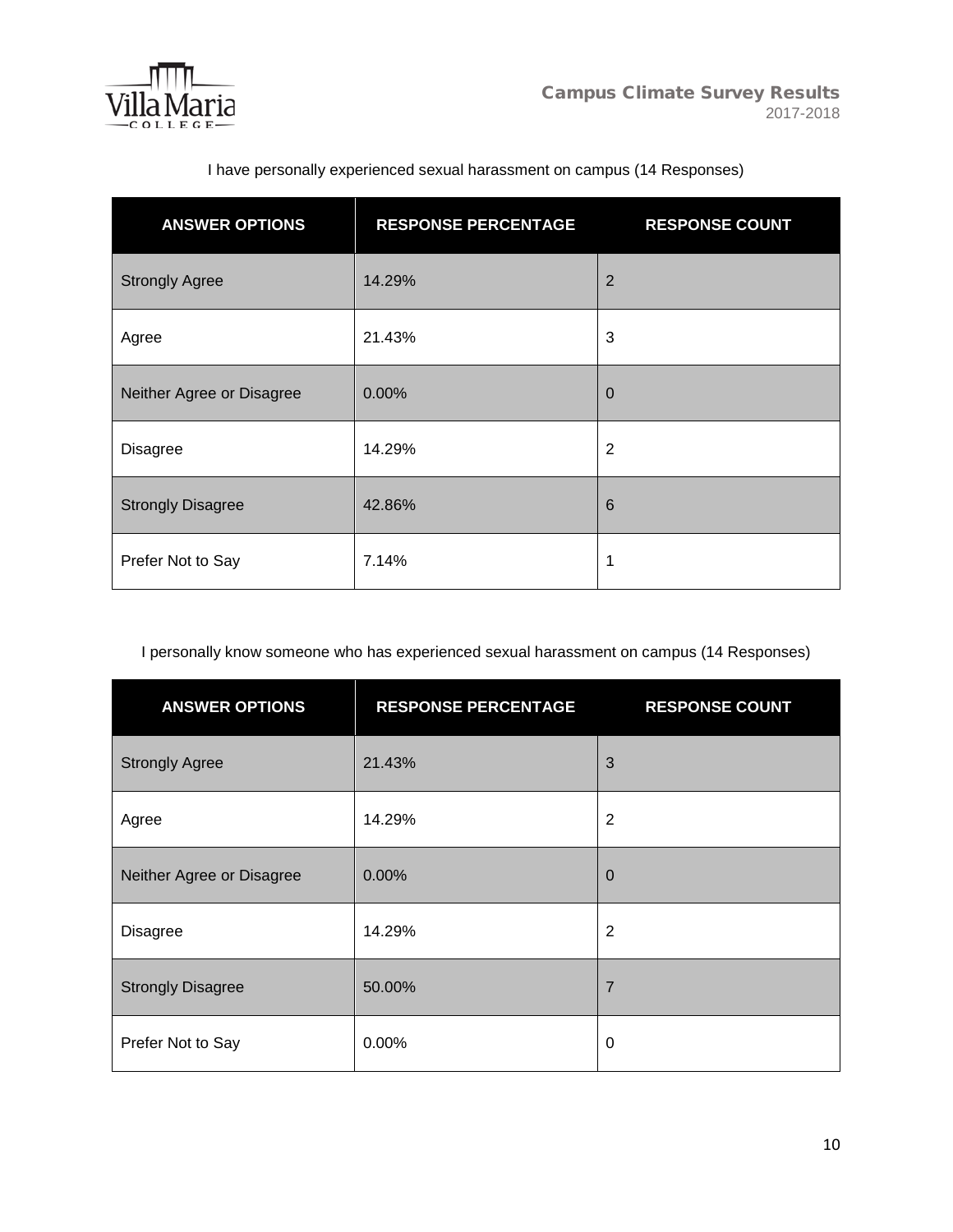

I am aware of the programs and services offered by the college that deal with sexual harassment (14 Responses)

| <b>ANSWER OPTIONS</b>     | <b>RESPONSE PERCENTAGE</b> | <b>RESPONSE COUNT</b> |
|---------------------------|----------------------------|-----------------------|
| <b>Strongly Agree</b>     | 35.71%                     | 5                     |
| Agree                     | 14.29%                     | $\overline{2}$        |
| Neither Agree or Disagree | 21.43%                     | 3                     |
| <b>Disagree</b>           | 14.29%                     | $\overline{2}$        |
| <b>Strongly Disagree</b>  | 14.29%                     | $\overline{2}$        |
| Prefer Not to Say         | 0.00%                      | $\mathbf 0$           |

# I know where to turn for help if I feel sexually harassed (14 Responses)

| <b>ANSWER OPTIONS</b>     | <b>RESPONSE PERCENTAGE</b> | <b>RESPONSE COUNT</b> |
|---------------------------|----------------------------|-----------------------|
| <b>Strongly Agree</b>     | 28.57%                     | $\overline{4}$        |
| Agree                     | 35.71%                     | 5                     |
| Neither Agree or Disagree | 21.43%                     | 3                     |
| <b>Disagree</b>           | 7.14%                      | 1                     |
| <b>Strongly Disagree</b>  | 7.14%                      | 1                     |
| Prefer Not to Say         | 0.00%                      | $\mathbf 0$           |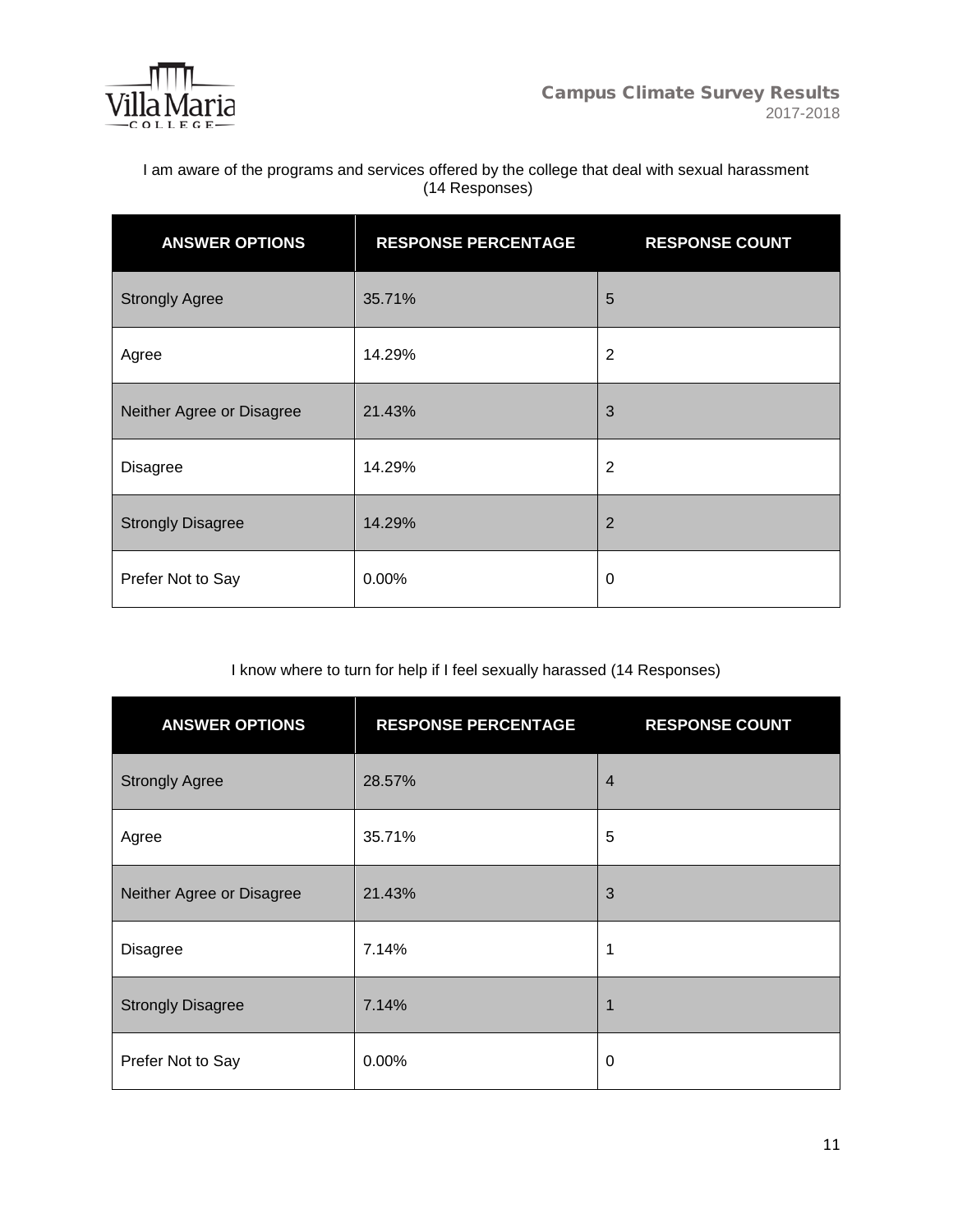

### *Q3: The purpose of this question is to get a sense for your perceptions about dating violence/sexual assault on campus. Please indicate the extent to which you agree with the following statements:*

I have personally experienced dating violence/sexual assault at Villa Maria College (15 Responses)

| <b>ANSWER OPTIONS</b>     | <b>RESPONSE PERCENTAGE</b> | <b>RESPONSE COUNT</b> |
|---------------------------|----------------------------|-----------------------|
| <b>Strongly Agree</b>     | 6.67%                      | 1                     |
| Agree                     | 0.00%                      | 0                     |
| Neither Agree or Disagree | 0.00%                      | $\Omega$              |
| <b>Disagree</b>           | 33.33%                     | 5                     |
| <b>Strongly Disagree</b>  | 53.33%                     | 8                     |
| Prefer Not to Say         | 6.67%                      | 1                     |

## I personally know someone who has experienced dating violence/sexual assault on campus (15 Responses)

| <b>ANSWER OPTIONS</b>     | <b>RESPONSE PERCENTAGE</b> | <b>RESPONSE COUNT</b> |
|---------------------------|----------------------------|-----------------------|
| <b>Strongly Agree</b>     | 20.00%                     | 3                     |
| Agree                     | 6.67%                      | 1                     |
| Neither Agree or Disagree | 6.67%                      | 1                     |
| <b>Disagree</b>           | 26.67%                     | $\overline{4}$        |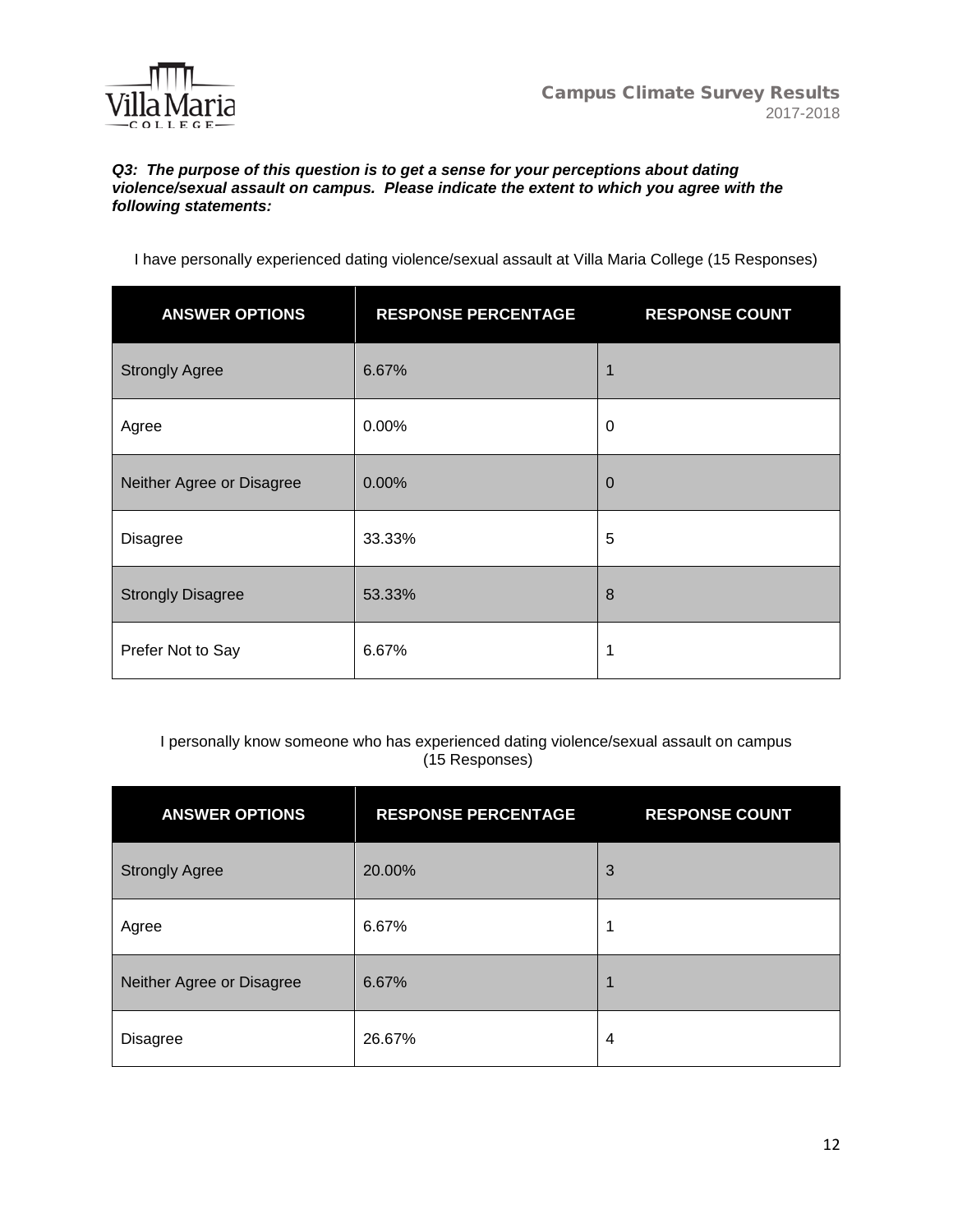

| <b>Strongly Disagree</b> | 40.00%   | 6 |
|--------------------------|----------|---|
| Prefer Not to Say        | $0.00\%$ | ◡ |

If I were sexually assaulted, I would know where to turn for help on campus (15 Responses)

| <b>ANSWER OPTIONS</b>     | <b>RESPONSE PERCENTAGE</b> | <b>RESPONSE COUNT</b> |
|---------------------------|----------------------------|-----------------------|
| <b>Strongly Agree</b>     | 26.67%                     | $\overline{4}$        |
| Agree                     | 46.67%                     | $\overline{7}$        |
| Neither Agree or Disagree | 13.33%                     | $\overline{2}$        |
| Disagree                  | 6.67%                      | 1                     |
| <b>Strongly Disagree</b>  | 6.67%                      |                       |
| Prefer Not to Say         | 0.00%                      | 0                     |

If I were sexually assaulted, I would ask for help from campus administrators (15 Responses)

| <b>ANSWER OPTIONS</b>     | <b>RESPONSE PERCENTAGE</b> | <b>RESPONSE COUNT</b> |
|---------------------------|----------------------------|-----------------------|
| <b>Strongly Agree</b>     | 40.00%                     | 6                     |
| Agree                     | 20.00%                     | 3                     |
| Neither Agree or Disagree | 26.67%                     | $\overline{4}$        |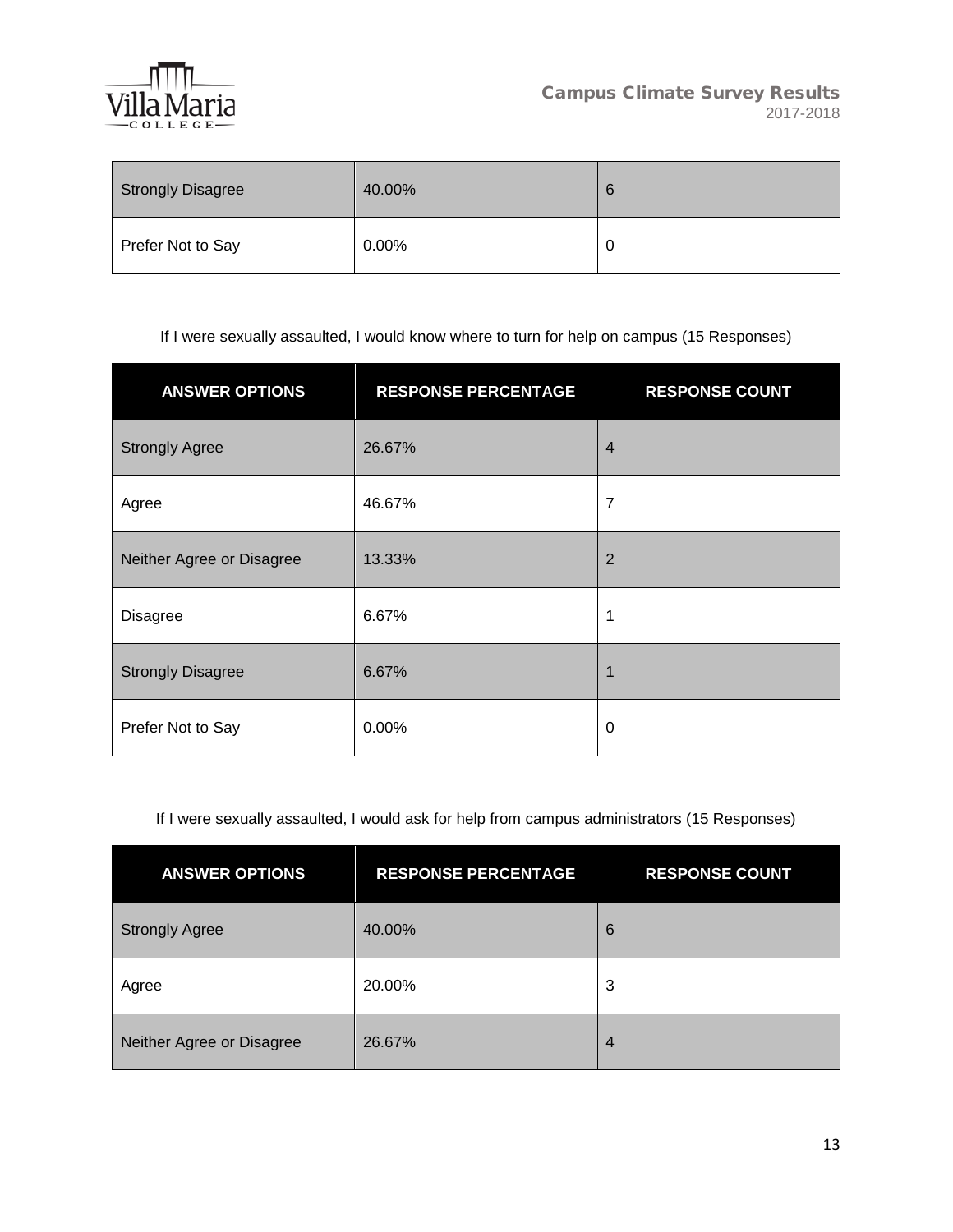

| Disagree                 | 13.33% | 2 |
|--------------------------|--------|---|
| <b>Strongly Disagree</b> | 0.00%  | 0 |
| Prefer Not to Say        | 0.00%  | 0 |

## The college promotes opportunities for healthy relationships (15 Responses)

| <b>ANSWER OPTIONS</b>     | <b>RESPONSE PERCENTAGE</b> | <b>RESPONSE COUNT</b> |
|---------------------------|----------------------------|-----------------------|
| <b>Strongly Agree</b>     | 26.67%                     | $\overline{4}$        |
| Agree                     | 33.33%                     | 5                     |
| Neither Agree or Disagree | 33.33%                     | 5                     |
| <b>Disagree</b>           | $0.00\%$                   | 0                     |
| <b>Strongly Disagree</b>  | 6.67%                      | 1                     |
| Prefer Not to Say         | 0.00%                      | 0                     |

### The college provides information regarding dating violence/sexual assault through programming, online, etc. (15 Responses)

| <b>ANSWER OPTIONS</b> | <b>RESPONSE PERCENTAGE</b> | <b>RESPONSE COUNT</b> |
|-----------------------|----------------------------|-----------------------|
| <b>Strongly Agree</b> | 20.00%                     | 3                     |
| Agree                 | 26.67%                     | 4                     |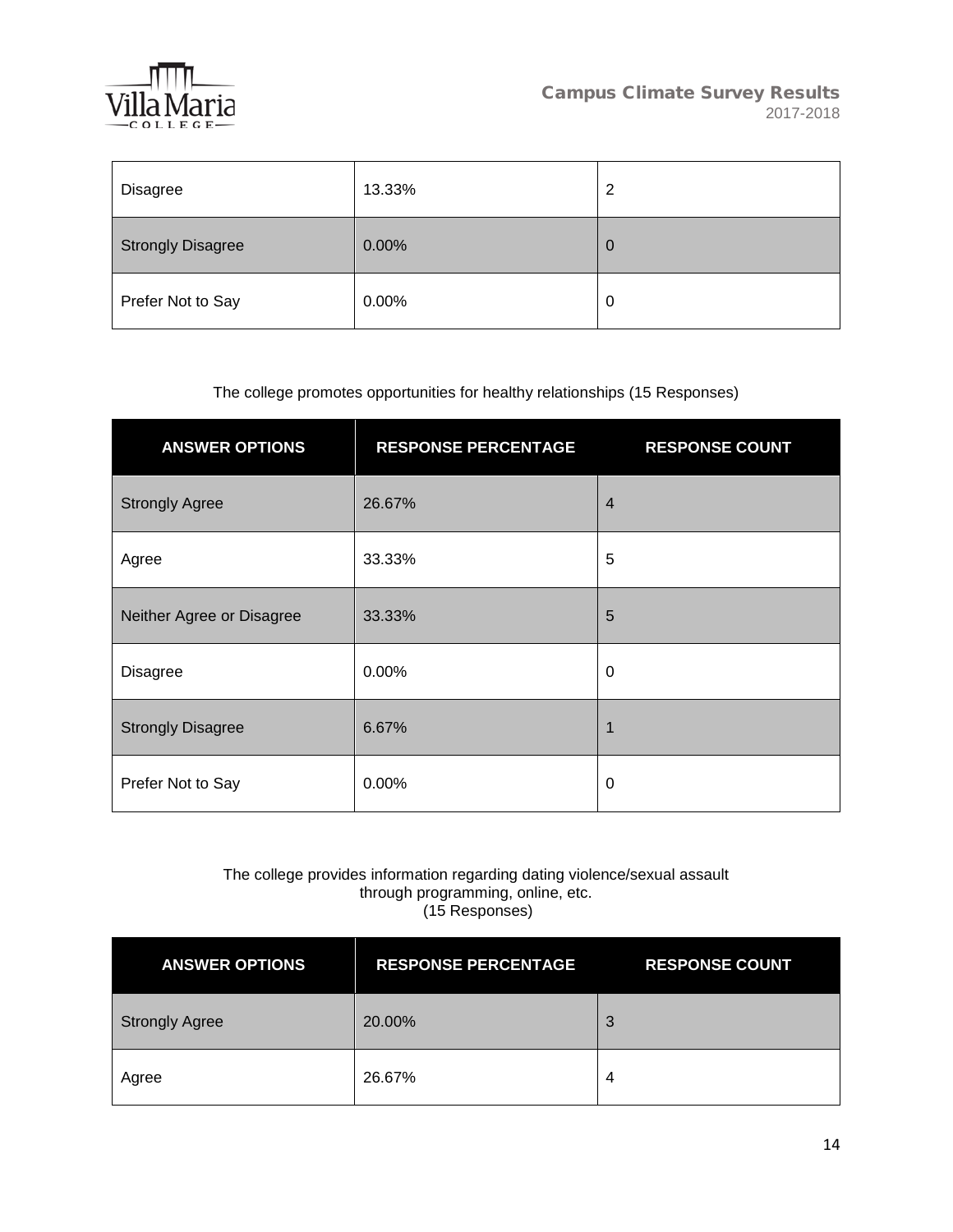

| Neither Agree or Disagree | 46.67% | 7 |
|---------------------------|--------|---|
| Disagree                  | 0.00%  | 0 |
| <b>Strongly Disagree</b>  | 6.67%  |   |
| Prefer Not to Say         | 0.00%  | 0 |

#### *Q4: Have you ever personally experienced an instance of sexual assault or dating violence while at Villa Maria College? (If you answer no, please skip to Q9.)*  (15 Responses)

| <b>ANSWER OPTIONS</b> | <b>RESPONSE PERCENTAGE</b> | <b>RESPONSE COUNT</b> |
|-----------------------|----------------------------|-----------------------|
| Yes                   | 20.00%                     | 3                     |
| No                    | 80.00%                     | 12                    |
| Prefer Not to Say     | 0.00%                      | $\Omega$              |

#### *Q5: If you indicated that you personally experienced sexual assault/dating violence while a student at Villa Maria College, the offender(s) was/were a/an:* (3 Responses)

| <b>ANSWER OPTIONS</b> | <b>RESPONSE PERCENTAGE</b> | <b>RESPONSE COUNT</b> |
|-----------------------|----------------------------|-----------------------|
| Acquaintance          | 66.67%                     | 2                     |
| Administrator         | 0.00%                      | O                     |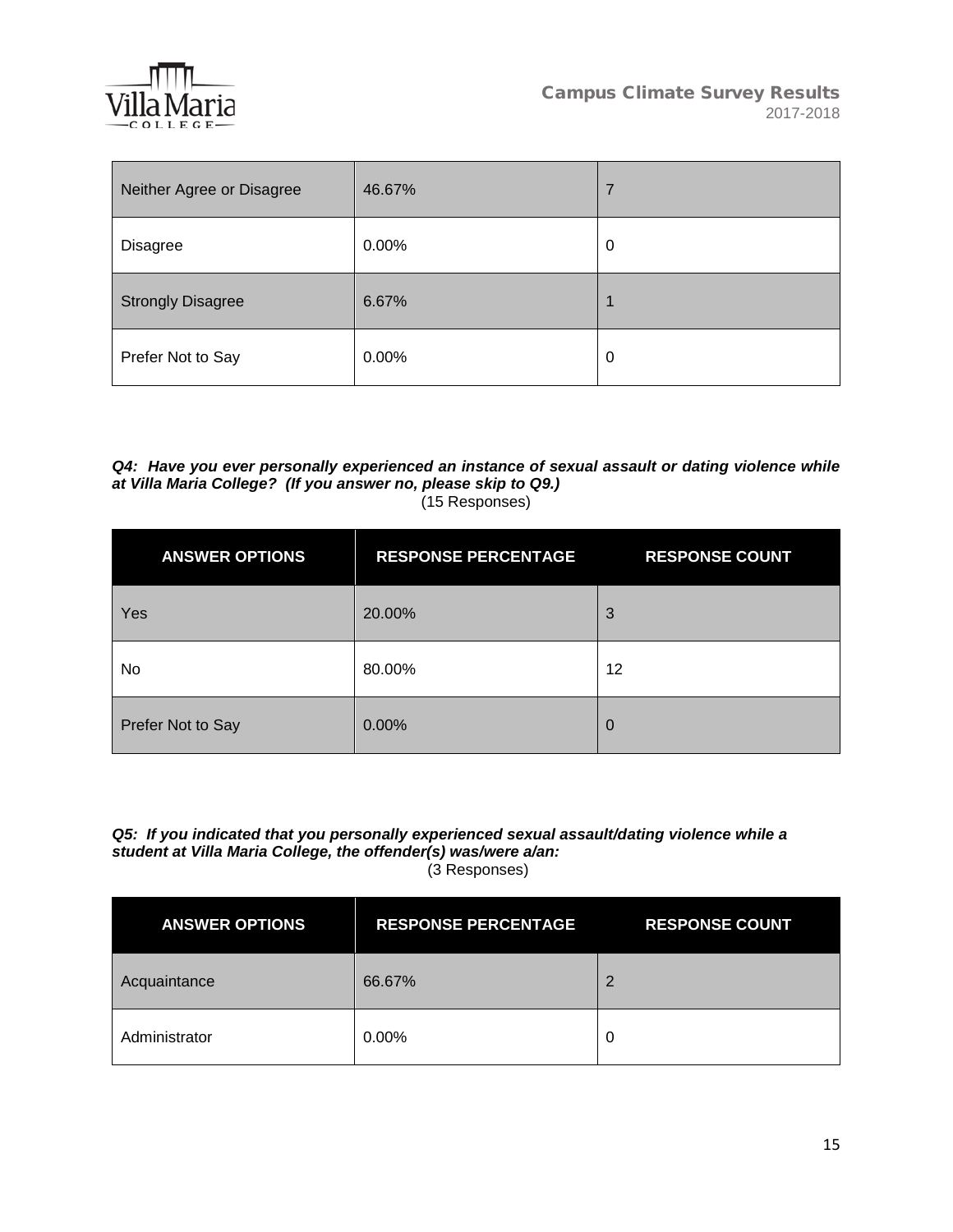

| <b>Faculty Member</b>    | 0.00%  | $\mathbf 0$    |
|--------------------------|--------|----------------|
| Friend                   | 0.00%  | $\mathbf 0$    |
| Non-Managerial Staff     | 0.00%  | $\overline{0}$ |
| Partner/Spouse           | 0.00%  | $\mathbf 0$    |
| <b>Significant Other</b> | 33.33% | 1              |
| Someone I met online     | 0.00%  | 0              |
| Stranger                 | 0.00%  | $\overline{0}$ |
| Prefer Not to Say        | 0.00%  | $\overline{0}$ |

### *Q6: Where did the incident(s) occur? Check all that apply.*  (3 Responses)

| <b>ANSWER OPTIONS</b>           | <b>RESPONSE PERCENTAGE</b> | <b>RESPONSE COUNT</b> |
|---------------------------------|----------------------------|-----------------------|
| On Campus                       | 33.33%                     |                       |
| Off Campus (Collegiate Village) | 0.00%                      | 0                     |
| Off Campus (Other)              | 33.33%                     |                       |
| Prefer Not to Say               | 33.33%                     | 1                     |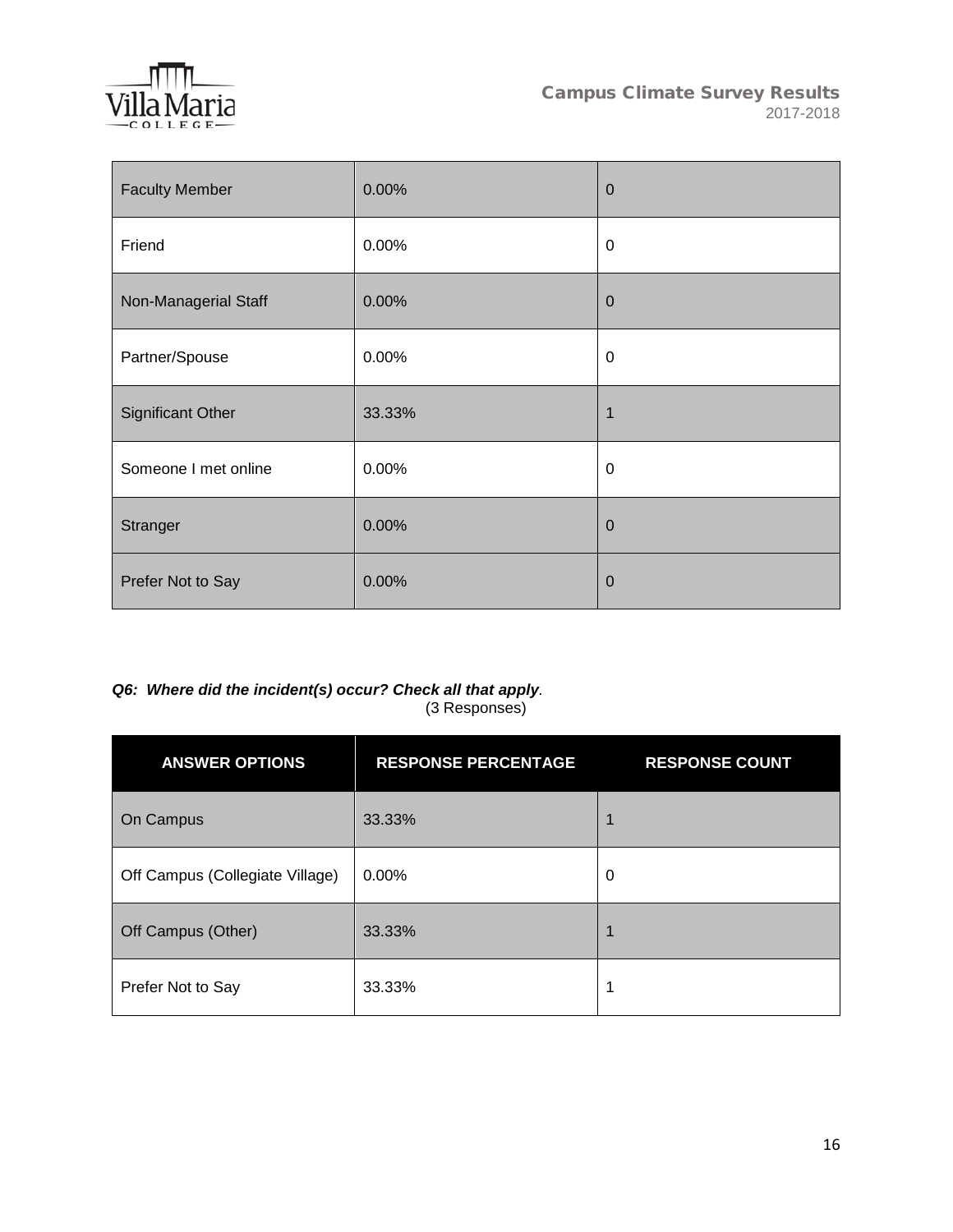

## *Q7: Please indicate the resources you sought after the experience(s). Check all that apply.* (3 Responses)

| <b>ANSWER OPTIONS</b>                                                                             | <b>RESPONSE PERCENTAGE</b> | <b>RESPONSE COUNT</b> |
|---------------------------------------------------------------------------------------------------|----------------------------|-----------------------|
| I sought support from off-campus<br>hotline/advocacy services (such as<br><b>Crisis Services)</b> | 0.00%                      | 0                     |
| I told a friend                                                                                   | 0.00%                      | 0                     |
| I told a family member                                                                            | 0.00%                      | 0                     |
| I contacted the Vice President<br>for Enrollment Management and<br><b>Student Services</b>        | 0.00%                      | 0                     |
| I contacted the Counseling<br>Center                                                              | 0.00%                      | 0                     |
| I contacted my Academic<br>Advisor                                                                | 0.00%                      | 0                     |
| I contacted the Title IX<br>Coordinator                                                           | 0.00%                      | 0                     |
| I contacted Campus Security                                                                       | 0.00%                      | 0                     |
| I contacted a local law<br>enforcement official                                                   | 0.00%                      | 0                     |
| I sought support from a staff<br>person                                                           | 0.00%                      | 0                     |
| I sought support from a faculty<br>member                                                         | 33.33%                     | 1                     |
| I sought support from the<br><b>Campus Minister</b>                                               | 0.00%                      | 0                     |
| I sought support from a spiritual<br>advisor (e.g., pastor, rabbi,<br>priest)                     | 0.00%                      | $\pmb{0}$             |
| I sought information on-line                                                                      | 0.00%                      | $\pmb{0}$             |
| I did nothing                                                                                     | 33.33%                     | 1                     |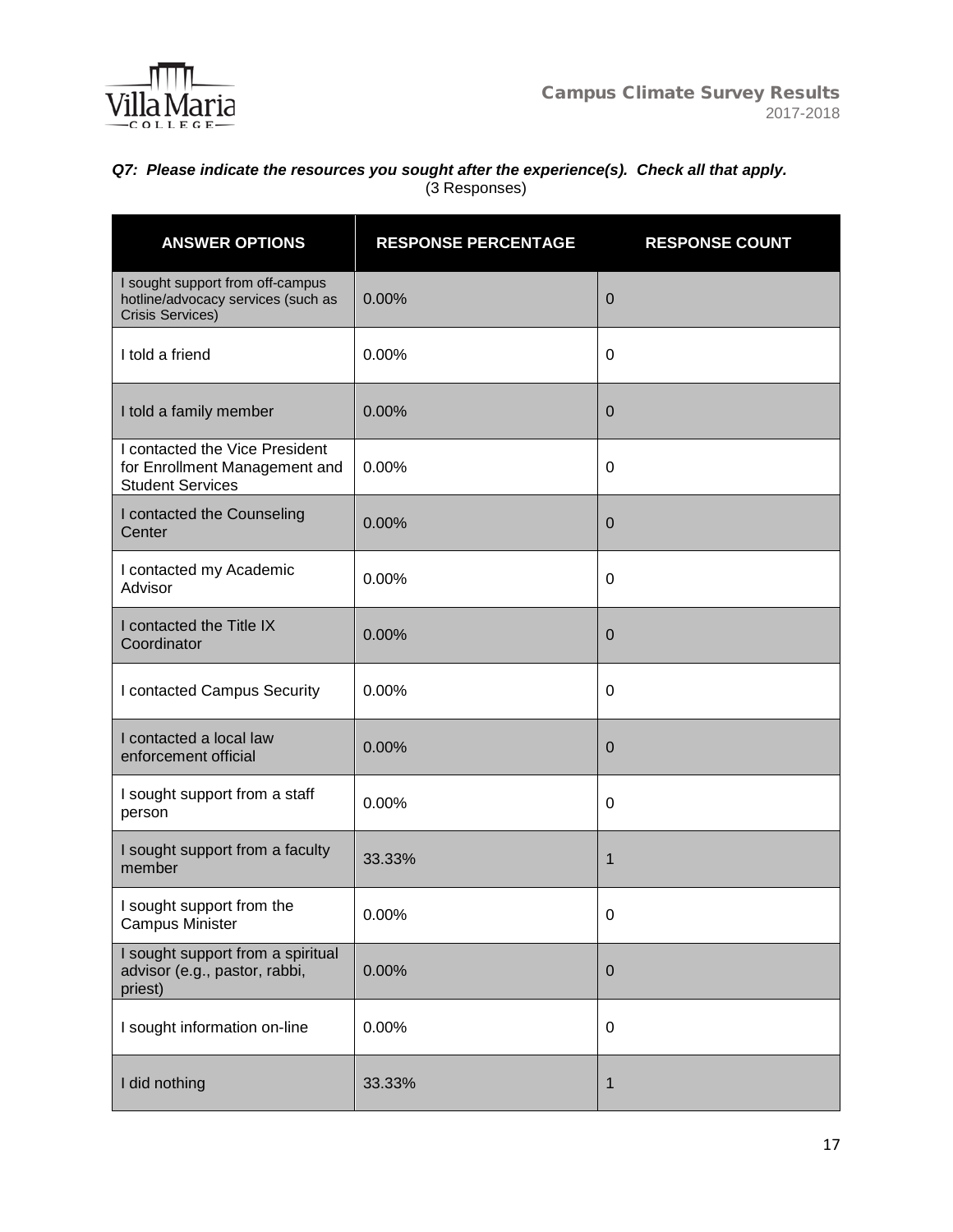

| Other             | 0.00%  | 0 |
|-------------------|--------|---|
| Prefer Not to Say | 33.33% |   |

### *Q8: If you reported the experience(s) to a college official, please indicate the extent to which you agree with the following statements:*

He/she was knowledgeable about sexual assault/dating violence (4 Responses)

| <b>ANSWER OPTIONS</b>     | <b>RESPONSE PERCENTAGE</b> | <b>RESPONSE COUNT</b> |
|---------------------------|----------------------------|-----------------------|
| <b>Strongly Agree</b>     | 0.00%                      | $\mathbf 0$           |
| Agree                     | 0.00%                      | 0                     |
| Neither Agree or Disagree | 50.00%                     | $\overline{2}$        |
| <b>Disagree</b>           | 0.00%                      | 0                     |
| <b>Strongly Disagree</b>  | 0.00%                      | $\mathbf 0$           |
| Not Applicable            | 50.00%                     | $\overline{2}$        |
| Prefer Not to Say         | 0.00%                      | $\overline{0}$        |

### He/she was compassionate (4 Responses)

| <b>ANSWER OPTIONS</b> | <b>RESPONSE PERCENTAGE</b> | <b>RESPONSE COUNT</b> |
|-----------------------|----------------------------|-----------------------|
| <b>Strongly Agree</b> | 25.00%                     |                       |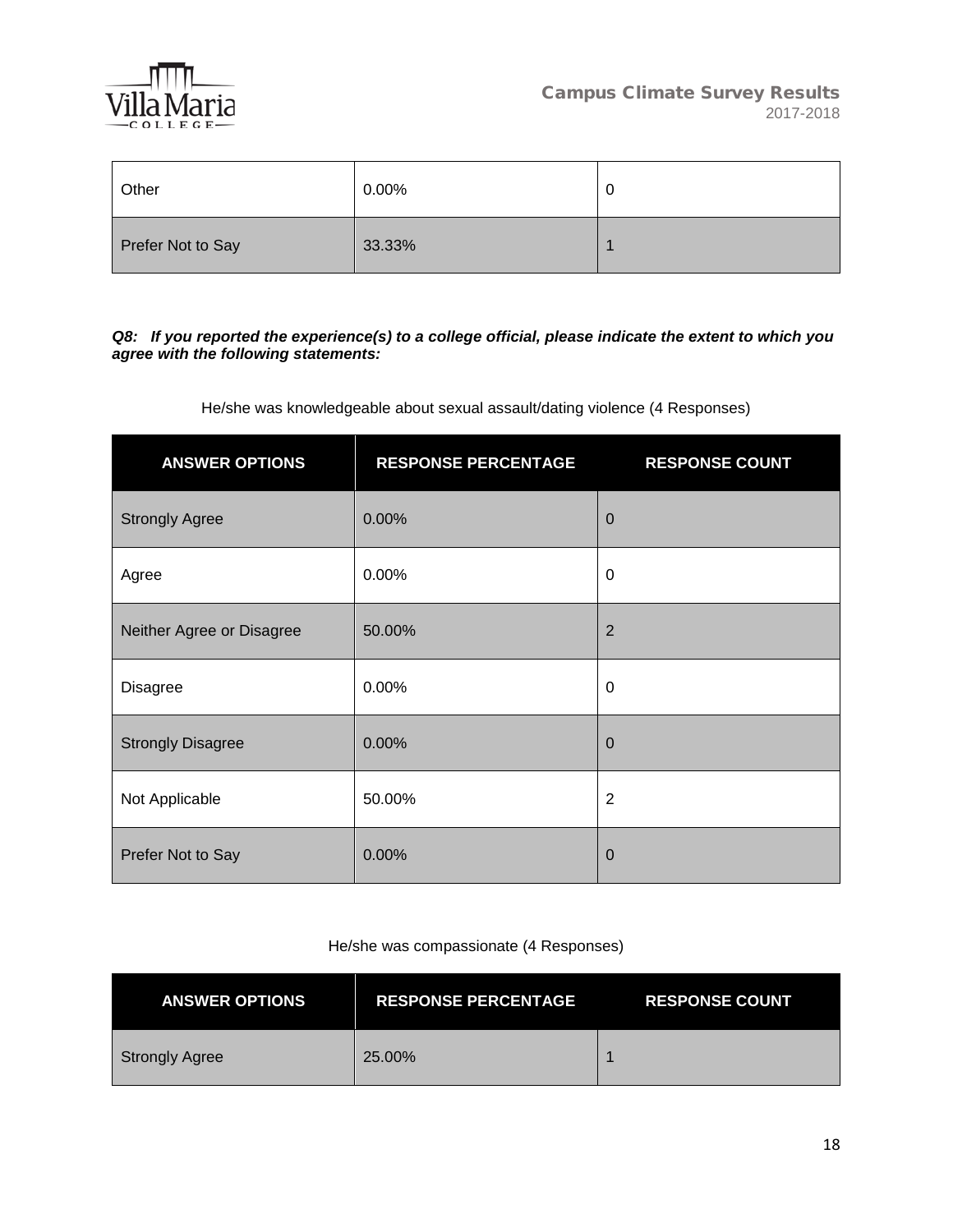

| Agree                     | 0.00%  | $\pmb{0}$      |
|---------------------------|--------|----------------|
| Neither Agree or Disagree | 25.00% | 1              |
| Disagree                  | 0.00%  | $\pmb{0}$      |
| <b>Strongly Disagree</b>  | 0.00%  | $\mathbf 0$    |
| Not Applicable            | 50.00% | 2              |
| Prefer Not to Say         | 0.00%  | $\overline{0}$ |

He/she helped me to find additional resources and support (4 Responses)

| <b>ANSWER OPTIONS</b>     | <b>RESPONSE PERCENTAGE</b> | <b>RESPONSE COUNT</b> |
|---------------------------|----------------------------|-----------------------|
| <b>Strongly Agree</b>     | 25.00%                     | 1                     |
| Agree                     | 0.00%                      | 0                     |
| Neither Agree or Disagree | 25.00%                     | 1                     |
| <b>Disagree</b>           | 0.00%                      | 0                     |
| <b>Strongly Disagree</b>  | 0.00%                      | $\overline{0}$        |
| Not Applicable            | 50.00%                     | $\overline{2}$        |
| Prefer Not to Say         | 0.00%                      | $\mathbf 0$           |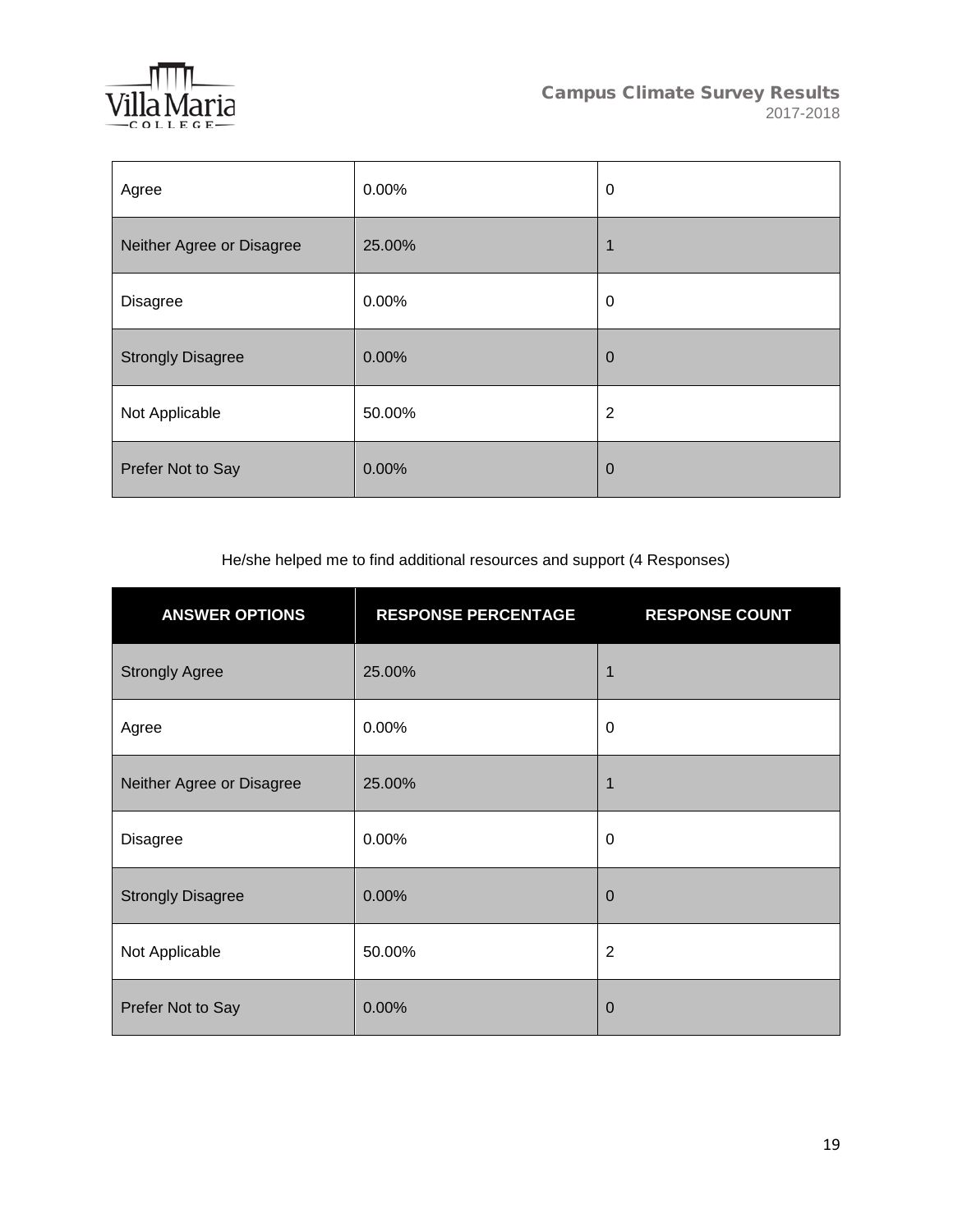

| <b>ANSWER OPTIONS</b>     | <b>RESPONSE PERCENTAGE</b> | <b>RESPONSE COUNT</b> |
|---------------------------|----------------------------|-----------------------|
| <b>Strongly Agree</b>     | 0.00%                      | $\overline{0}$        |
| Agree                     | 0.00%                      | 0                     |
| Neither Agree or Disagree | 0.00%                      | $\mathbf 0$           |
| <b>Disagree</b>           | 25.00%                     | 1                     |
| <b>Strongly Disagree</b>  | 25.00%                     | $\overline{2}$        |
| Not Applicable            | 50.00%                     | $\overline{2}$        |
| Prefer Not to Say         | 0.00%                      | $\Omega$              |

I felt better after reporting the experience(s) to the college official (4 Responses)

II would advise others to report similar experiences to a college official as a result of this interaction (4 Responses)

| <b>ANSWER OPTIONS</b>     | <b>RESPONSE PERCENTAGE</b> | <b>RESPONSE COUNT</b> |
|---------------------------|----------------------------|-----------------------|
| <b>Strongly Agree</b>     | 0.00%                      | $\overline{0}$        |
| Agree                     | $0.00\%$                   | 0                     |
| Neither Agree or Disagree | 25.00%                     |                       |
| <b>Disagree</b>           | 25.00%                     | 1                     |
| <b>Strongly Disagree</b>  | 0.00%                      | $\overline{2}$        |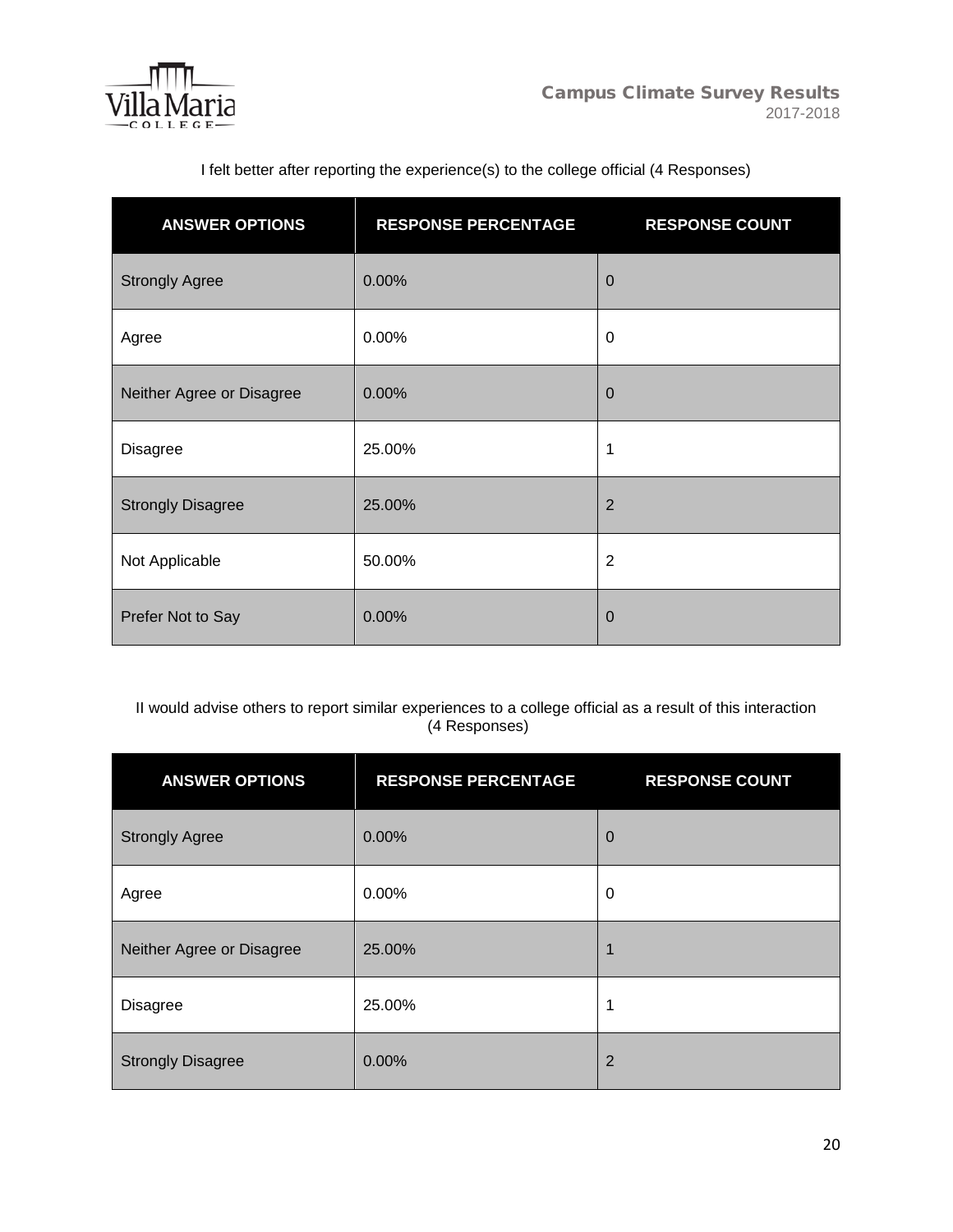

| Not Applicable    | 50.00%   | ີ |
|-------------------|----------|---|
| Prefer Not to Say | $0.00\%$ | O |

*Q9: Have you participated in Staying Safe on Campus and Bystander Training as part of new student orientation, athletic orientation, or student leader training? (If you answer no, please skip to Q15.)*

### (15 Responses)

| <b>ANSWER OPTIONS</b> | <b>RESPONSE PERCENTAGE</b> | <b>RESPONSE COUNT</b> |
|-----------------------|----------------------------|-----------------------|
| Yes                   | 13.33%                     |                       |
| No                    | 86.67%                     | 13                    |

*Q10: As a result of participating in the Staying Safe on Campus and Bystander Training:*

### I understand the definition of consent (4 Responses)

| <b>ANSWER OPTIONS</b>     | <b>RESPONSE PERCENTAGE</b> | <b>RESPONSE COUNT</b> |
|---------------------------|----------------------------|-----------------------|
| <b>Strongly Agree</b>     | 50.00%                     | $\overline{2}$        |
| Agree                     | 0.00%                      | 0                     |
| Neither Agree or Disagree | 25.00%                     | 1                     |
| <b>Disagree</b>           | $0.00\%$                   | 0                     |
| <b>Strongly Disagree</b>  | 25.00%                     | 1                     |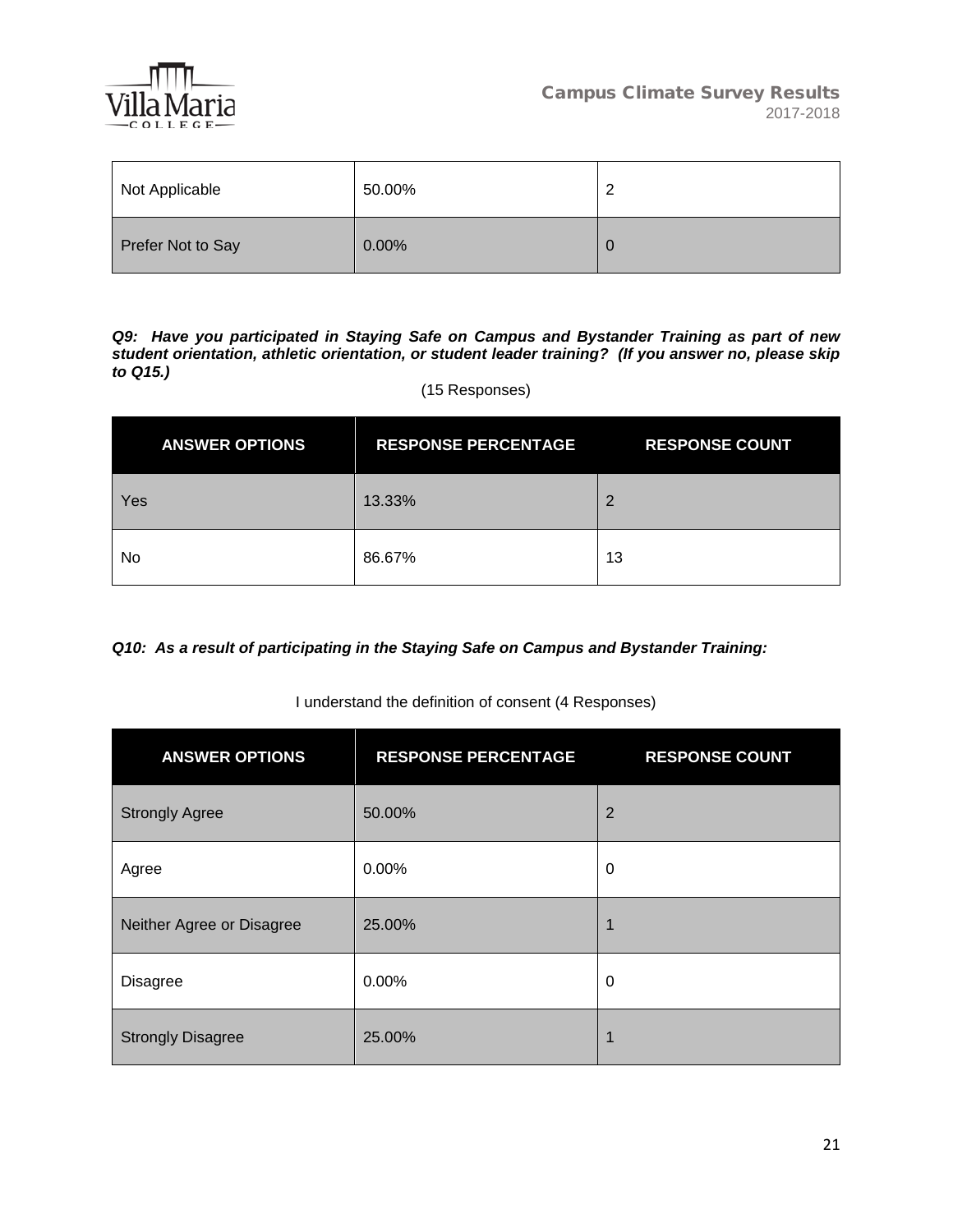

| Prefer Not to Say | 0.00% |  |
|-------------------|-------|--|
|-------------------|-------|--|

# I am likely to ask for verbal consent before engaging in sexual activity (4 Responses)

| <b>ANSWER OPTIONS</b>     | <b>RESPONSE PERCENTAGE</b> | <b>RESPONSE COUNT</b> |
|---------------------------|----------------------------|-----------------------|
| <b>Strongly Agree</b>     | 50.00%                     | $\overline{2}$        |
| Agree                     | 0.00%                      | 0                     |
| Neither Agree or Disagree | 25.00%                     | 1                     |
| <b>Disagree</b>           | 0.00%                      | 0                     |
| <b>Strongly Disagree</b>  | 25.00%                     | 1                     |
| Prefer Not to Say         | 0.00%                      | 0                     |

## I am aware of interactions I have with students (4 Responses)

| <b>ANSWER OPTIONS</b>     | <b>RESPONSE PERCENTAGE</b> | <b>RESPONSE COUNT</b> |
|---------------------------|----------------------------|-----------------------|
| <b>Strongly Agree</b>     | 25.00%                     |                       |
| Agree                     | 0.00%                      | 0                     |
| Neither Agree or Disagree | 50.00%                     | 2                     |
| Disagree                  | 0.00%                      | 0                     |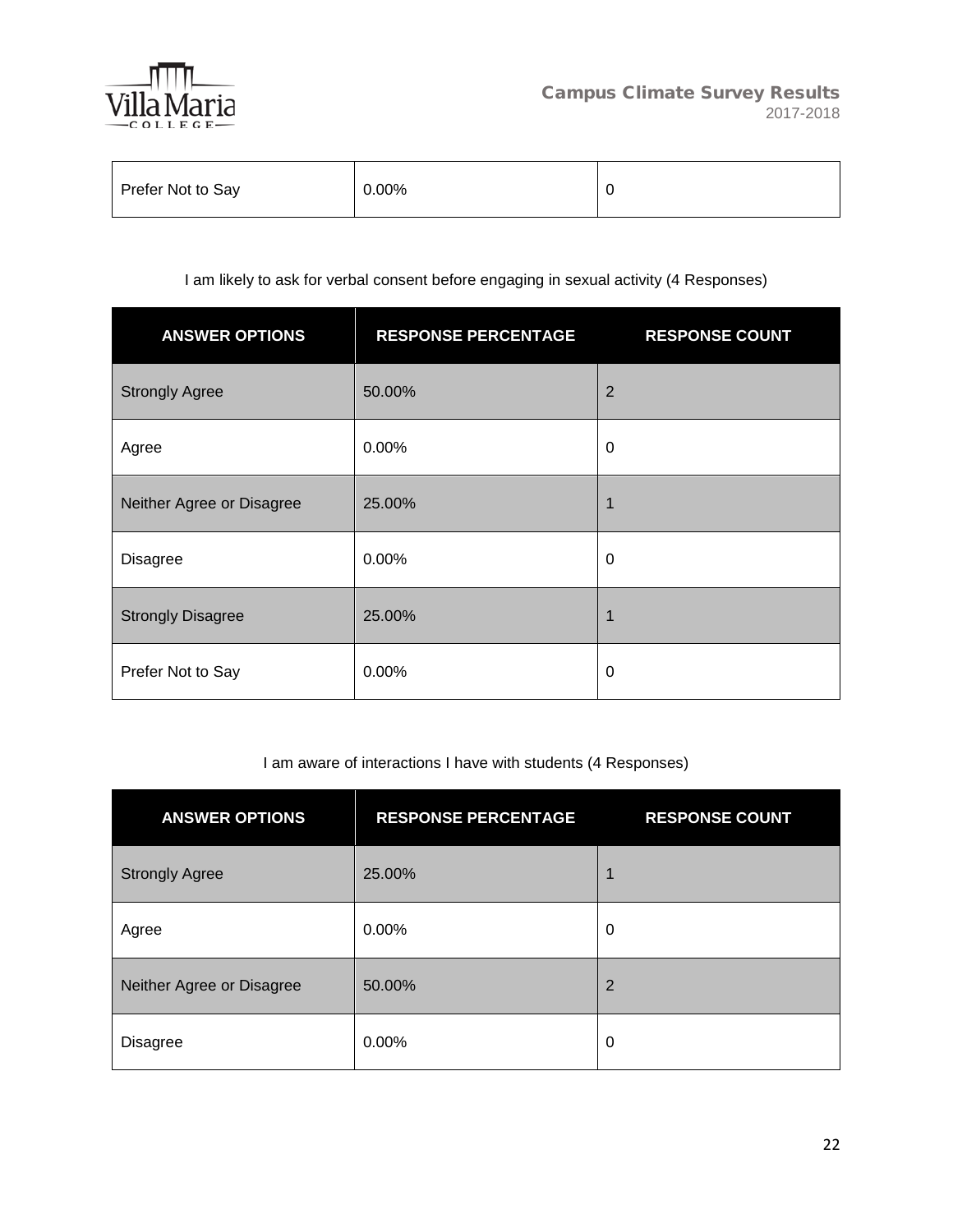

| Strongly Disagree | 25.00%   |   |
|-------------------|----------|---|
| Prefer Not to Say | $0.00\%$ | u |

# I am aware of interactions other students are having with each other (4 Responses)

| <b>ANSWER OPTIONS</b>     | <b>RESPONSE PERCENTAGE</b> | <b>RESPONSE COUNT</b> |
|---------------------------|----------------------------|-----------------------|
| <b>Strongly Agree</b>     | 25.00%                     | 1                     |
| Agree                     | 0.00%                      | 0                     |
| Neither Agree or Disagree | 50.00%                     | 2                     |
| <b>Disagree</b>           | 0.00%                      | 0                     |
| <b>Strongly Disagree</b>  | 25.00%                     | 1                     |
| Prefer Not to Say         | 0.00%                      | 0                     |

I would know how to intervene in a situation if I saw someone in trouble (4 Responses)

| <b>ANSWER OPTIONS</b>     | <b>RESPONSE PERCENTAGE</b> | <b>RESPONSE COUNT</b> |
|---------------------------|----------------------------|-----------------------|
| <b>Strongly Agree</b>     | 25.00%                     |                       |
| Agree                     | 25.00%                     | и                     |
| Neither Agree or Disagree | 25.00%                     |                       |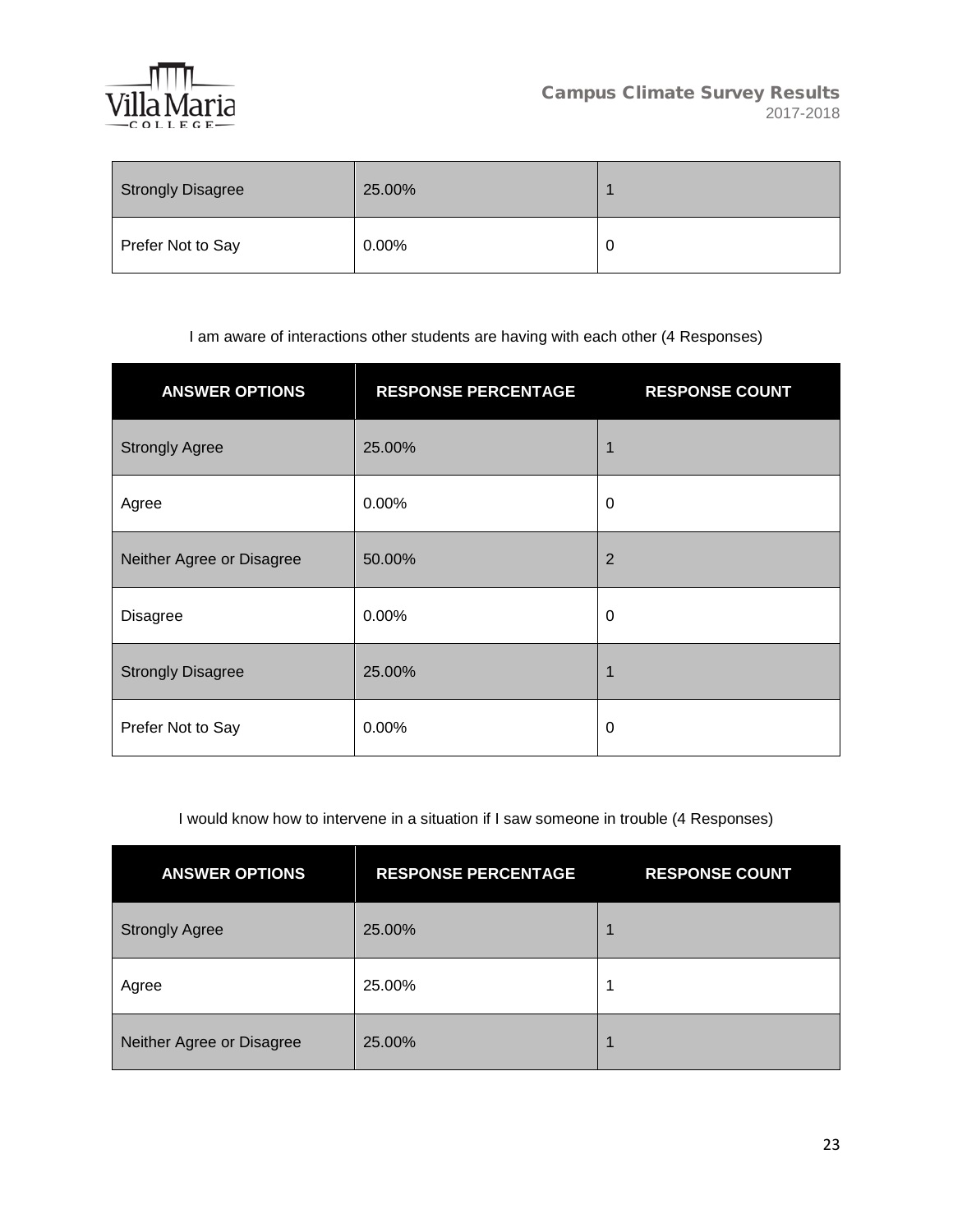

| Disagree                 | 0.00%  | 0 |
|--------------------------|--------|---|
| <b>Strongly Disagree</b> | 25.00% |   |
| Prefer Not to Say        | 0.00%  | 0 |

## I would be comfortable intervening in a situation if I saw someone in trouble (4 Responses)

| <b>ANSWER OPTIONS</b>     | <b>RESPONSE PERCENTAGE</b> | <b>RESPONSE COUNT</b> |
|---------------------------|----------------------------|-----------------------|
| <b>Strongly Agree</b>     | 25.00%                     |                       |
| Agree                     | 0.00%                      | 0                     |
| Neither Agree or Disagree | 25.00%                     |                       |
| <b>Disagree</b>           | 25.00%                     | 1                     |
| <b>Strongly Disagree</b>  | 25.00%                     |                       |
| Prefer Not to Say         | 0.00%                      | 0                     |

# I would challenge someone who uses terms like "pimp" or "player" to describe a male (4 Responses)

| <b>ANSWER OPTIONS</b> | <b>RESPONSE PERCENTAGE</b> | <b>RESPONSE COUNT</b> |
|-----------------------|----------------------------|-----------------------|
| <b>Strongly Agree</b> | 0.00%                      | 0                     |
| Agree                 | 25.00%                     |                       |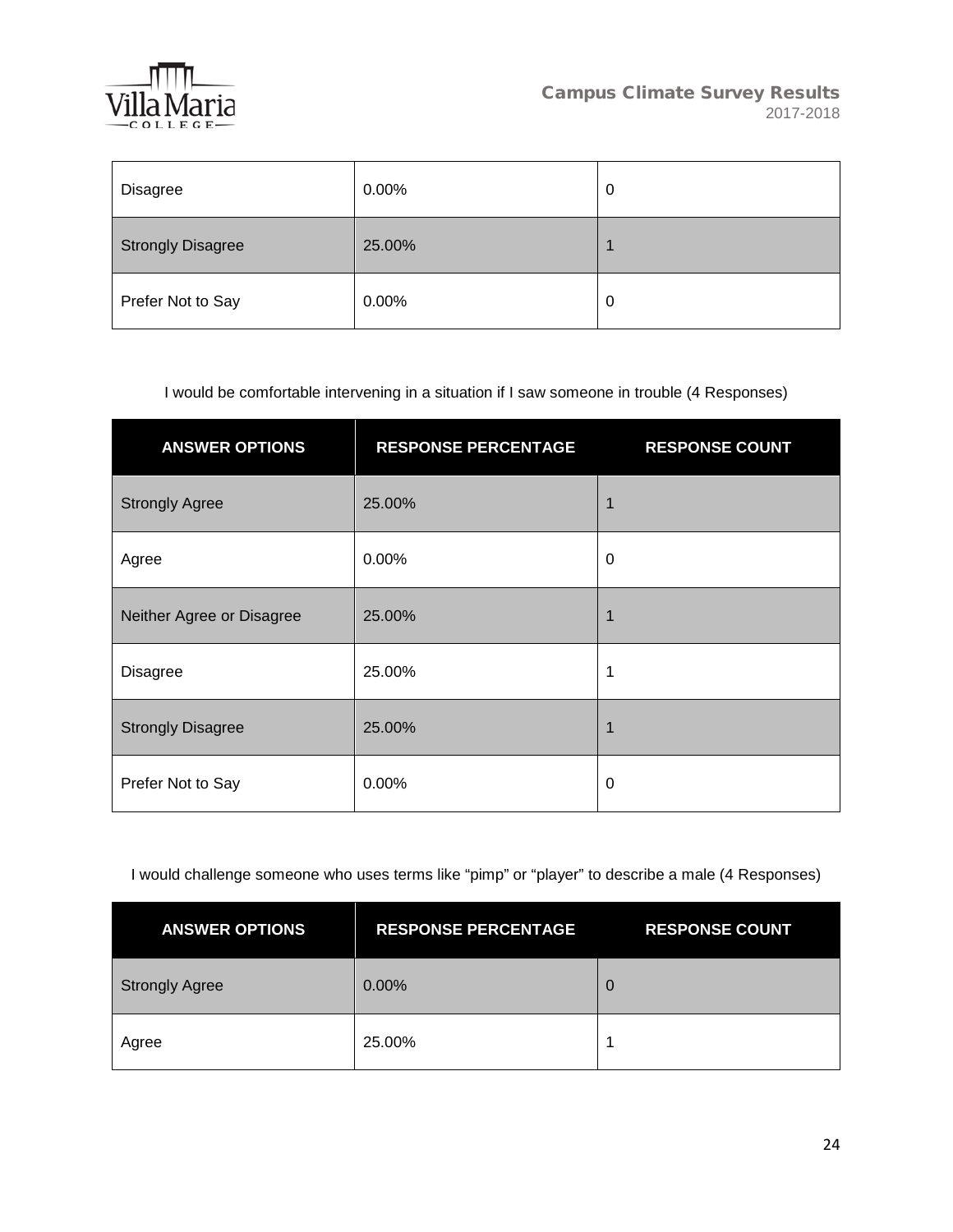

| Neither Agree or Disagree | 25.00% |   |
|---------------------------|--------|---|
| Disagree                  | 25.00% |   |
| <b>Strongly Disagree</b>  | 25.00% |   |
| Prefer Not to Say         | 0.00%  | 0 |

I would challenge someone who uses terms like "whore" or "slut" to describe a female (4 Responses)

| <b>ANSWER OPTIONS</b>     | <b>RESPONSE PERCENTAGE</b> | <b>RESPONSE COUNT</b> |
|---------------------------|----------------------------|-----------------------|
| <b>Strongly Agree</b>     | 25.00%                     | 1                     |
| Agree                     | 25.00%                     | 1                     |
| Neither Agree or Disagree | 25.00%                     | 1                     |
| <b>Disagree</b>           | $0.00\%$                   | 0                     |
| <b>Strongly Disagree</b>  | 25.00%                     | 1                     |
| Prefer Not to Say         | 0.00%                      | $\mathbf 0$           |

I would confront a friend who appeared to be hooking up with someone intoxicated (4 Responses)

| <b>ANSWER OPTIONS</b> | <b>RESPONSE PERCENTAGE</b> | <b>RESPONSE COUNT</b> |
|-----------------------|----------------------------|-----------------------|
| Strongly Agree        | 50.00%                     |                       |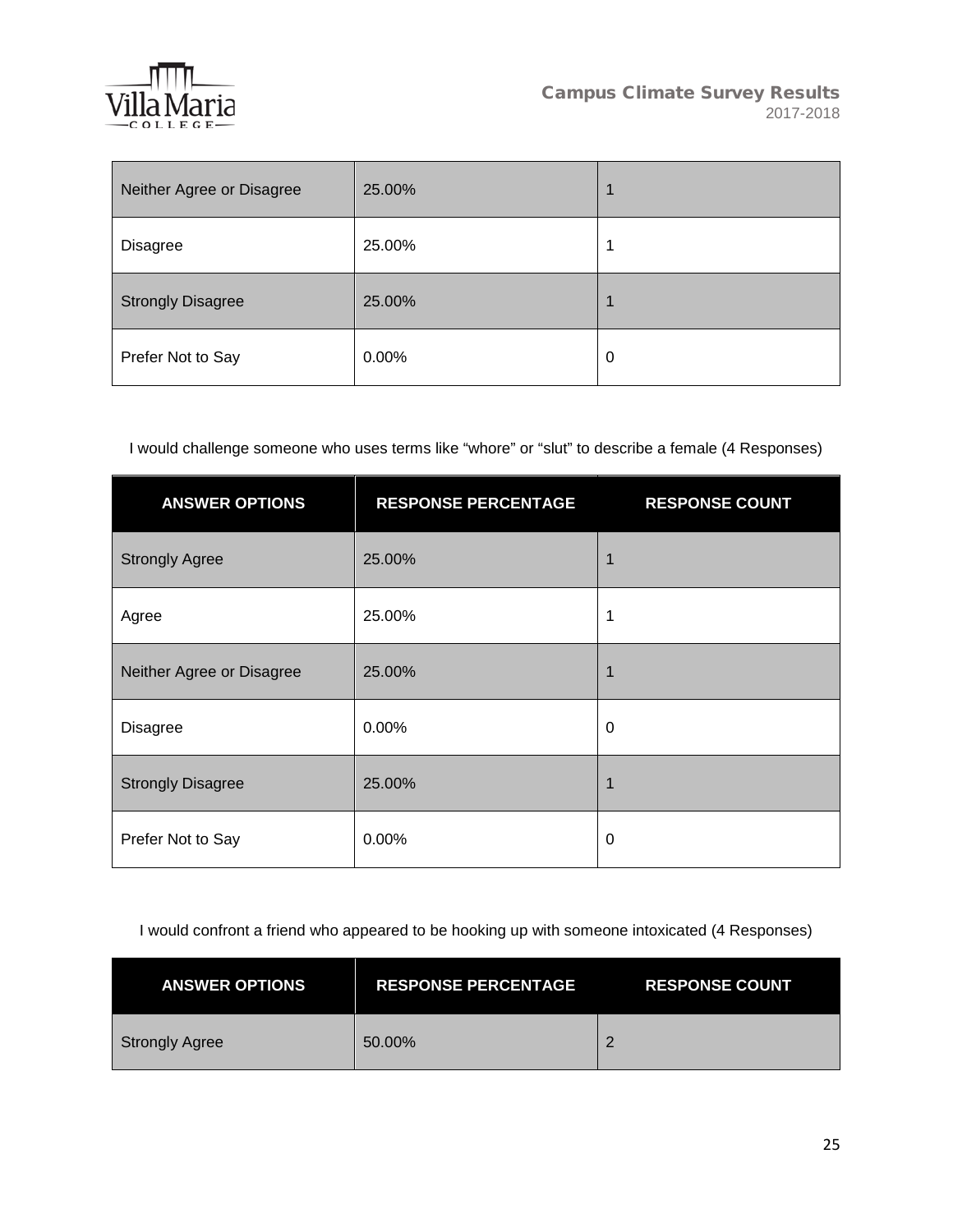

| Agree                     | 0.00%  | 0 |
|---------------------------|--------|---|
| Neither Agree or Disagree | 25.00% | 4 |
| <b>Disagree</b>           | 0.00%  | 0 |
| <b>Strongly Disagree</b>  | 25.00% | 1 |
| Prefer Not to Say         | 0.00%  | 0 |

I would report a friend who committed rape/sexual assault/dating violence (4 Responses)

| <b>ANSWER OPTIONS</b>     | <b>RESPONSE PERCENTAGE</b> | <b>RESPONSE COUNT</b> |
|---------------------------|----------------------------|-----------------------|
| <b>Strongly Agree</b>     | 50.00%                     | $\overline{2}$        |
| Agree                     | 25.00%                     | 1                     |
| Neither Agree or Disagree | 0.00%                      | $\mathbf 0$           |
| <b>Disagree</b>           | 0.00%                      | $\mathbf 0$           |
| <b>Strongly Disagree</b>  | 25.00%                     | 1                     |
| Prefer Not to Say         | 0.00%                      | $\mathbf 0$           |